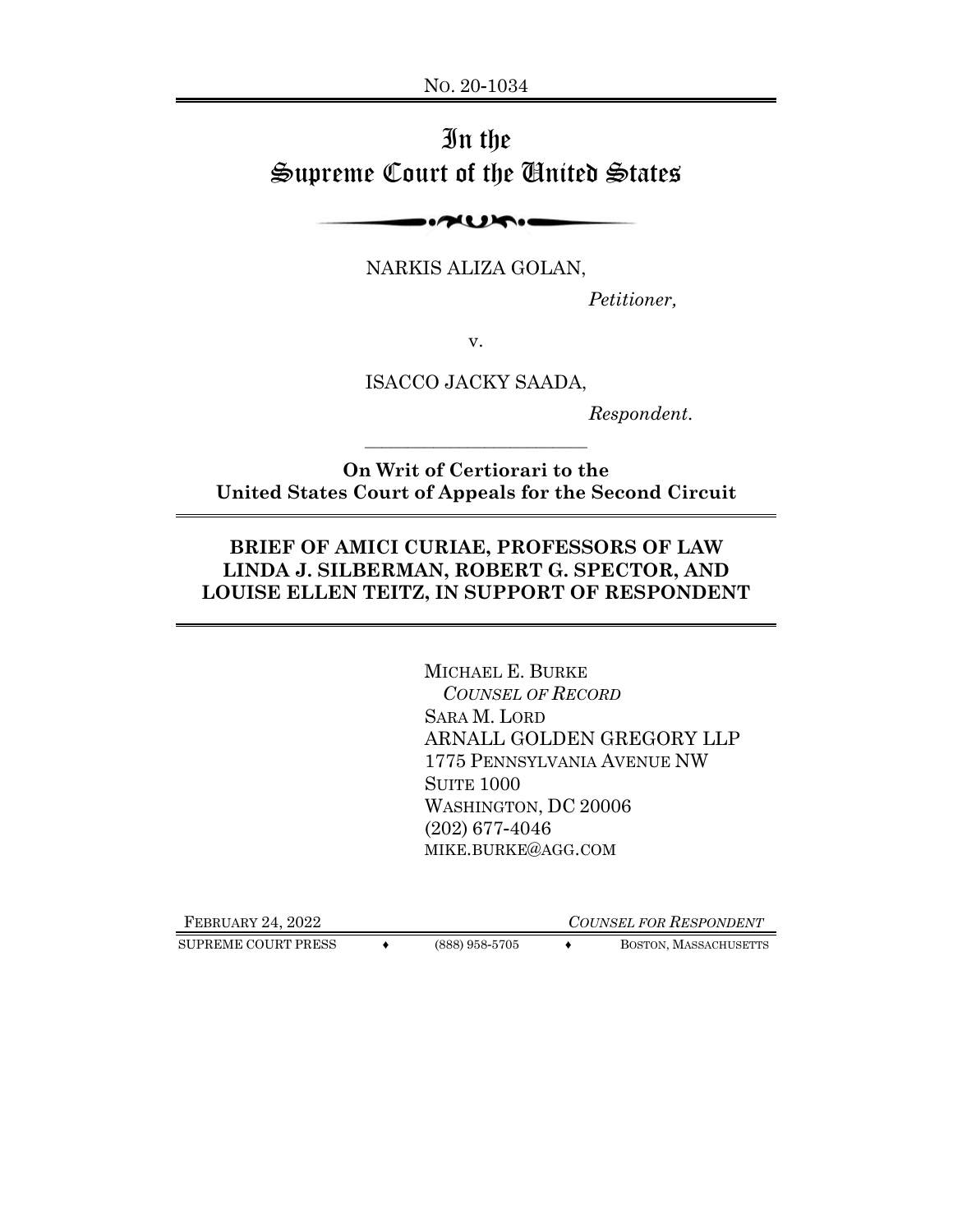## **TABLE OF CONTENTS**

Page

| INTEREST OF THE AMICI CURIAE 1                                                                                                                                                 |  |
|--------------------------------------------------------------------------------------------------------------------------------------------------------------------------------|--|
|                                                                                                                                                                                |  |
|                                                                                                                                                                                |  |
| <b>CONSIDERATION OF AMELIORATIVE MEASURES</b><br>I.<br>IS INTEGRAL TO DETERMINING WHETHER A<br>CHILD FACES A "GRAVE RISK" OF HARM IF IT                                        |  |
| A. The "Grave Risk" Analysis Requires<br>Consideration of Whether Sufficient<br><b>Ameliorative Measures Exist to Protect</b>                                                  |  |
| B. Hague Conference Special Commissions<br>and Guides to Good Practice Require<br>That Ameliorative Measures Be Con-<br>sidered Before a Grave Risk Can Be                     |  |
| $C_{\cdot}$<br>United States Courts Should Follow<br>International Practice, the Special<br>Commissions and Guides to Good Practice<br>by Considering Ameliorative Measures 10 |  |
| II. THIS COURT SHOULD REQUIRE COURTS TO<br>CONSIDER AMELIORATIVE MEASURES  13                                                                                                  |  |
| A. Ameliorative Measures Have Proved<br>Effective in Ensuring the Safe Return                                                                                                  |  |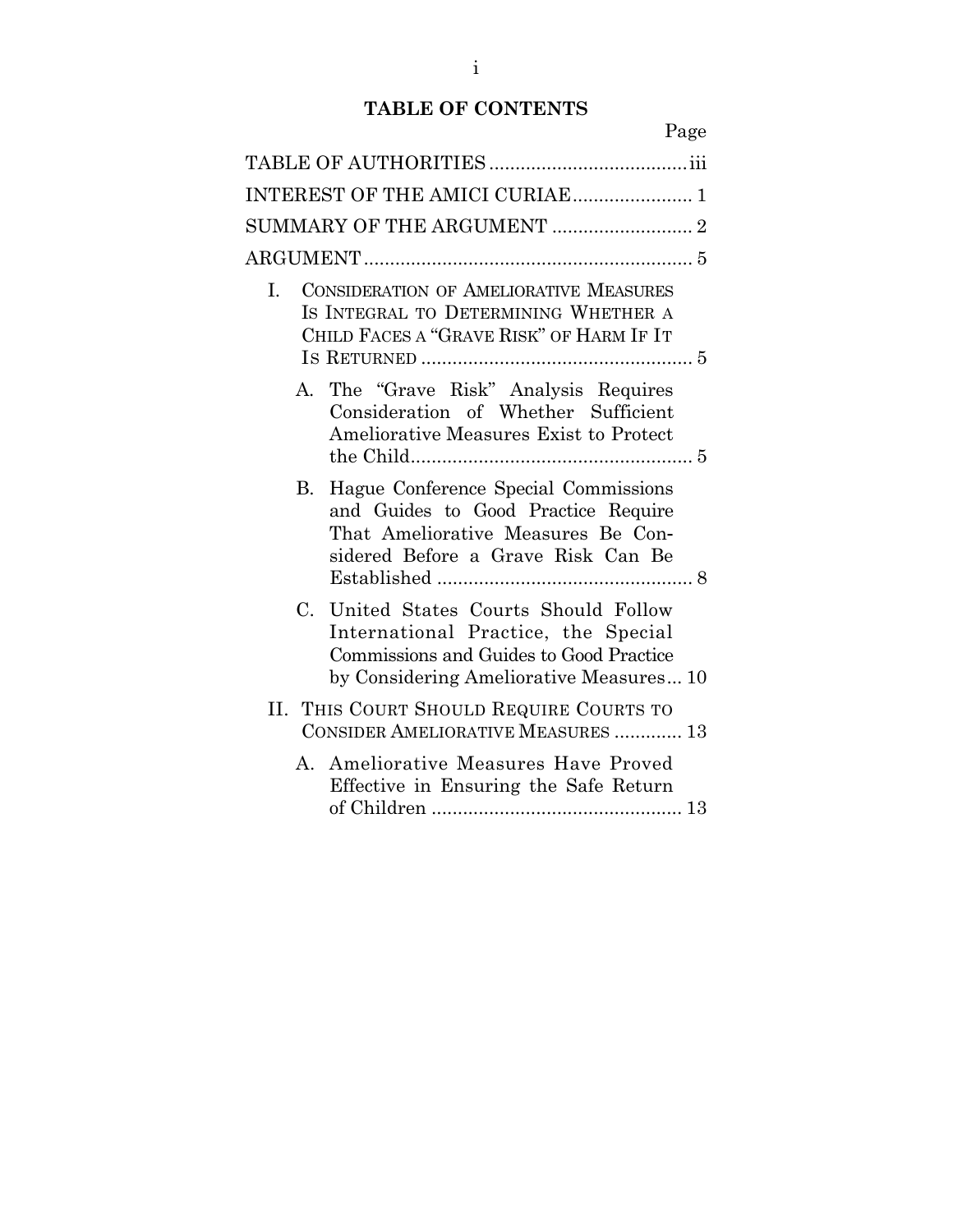## **TABLE OF CONTENTS – Continued**

| Page                                                                                                                                                              |  |
|-------------------------------------------------------------------------------------------------------------------------------------------------------------------|--|
| B. A Rule Mandating Consideration of<br>Ameliorative Measures Would Provide<br>Clear Guidance to Courts Hearing Hague                                             |  |
| C. Mandatory Consideration of Whether<br>Ameliorative Measures Are in Place<br>and Effective Does Not Require the Court<br>to Extend the Case Beyond the Scope of |  |
| <b>III. MANDATORY CONSIDERATION OF AMELIORATIVE</b><br>MEASURES IS CONSISTENT WITH THE CONVEN-                                                                    |  |
| IV. CONSIDERATION OF AMELIORATIVE MEASURES<br>PRESERVES THE PROPER ROLES FOR THE<br>REQUESTED AND REQUESTING STATES AS                                            |  |
|                                                                                                                                                                   |  |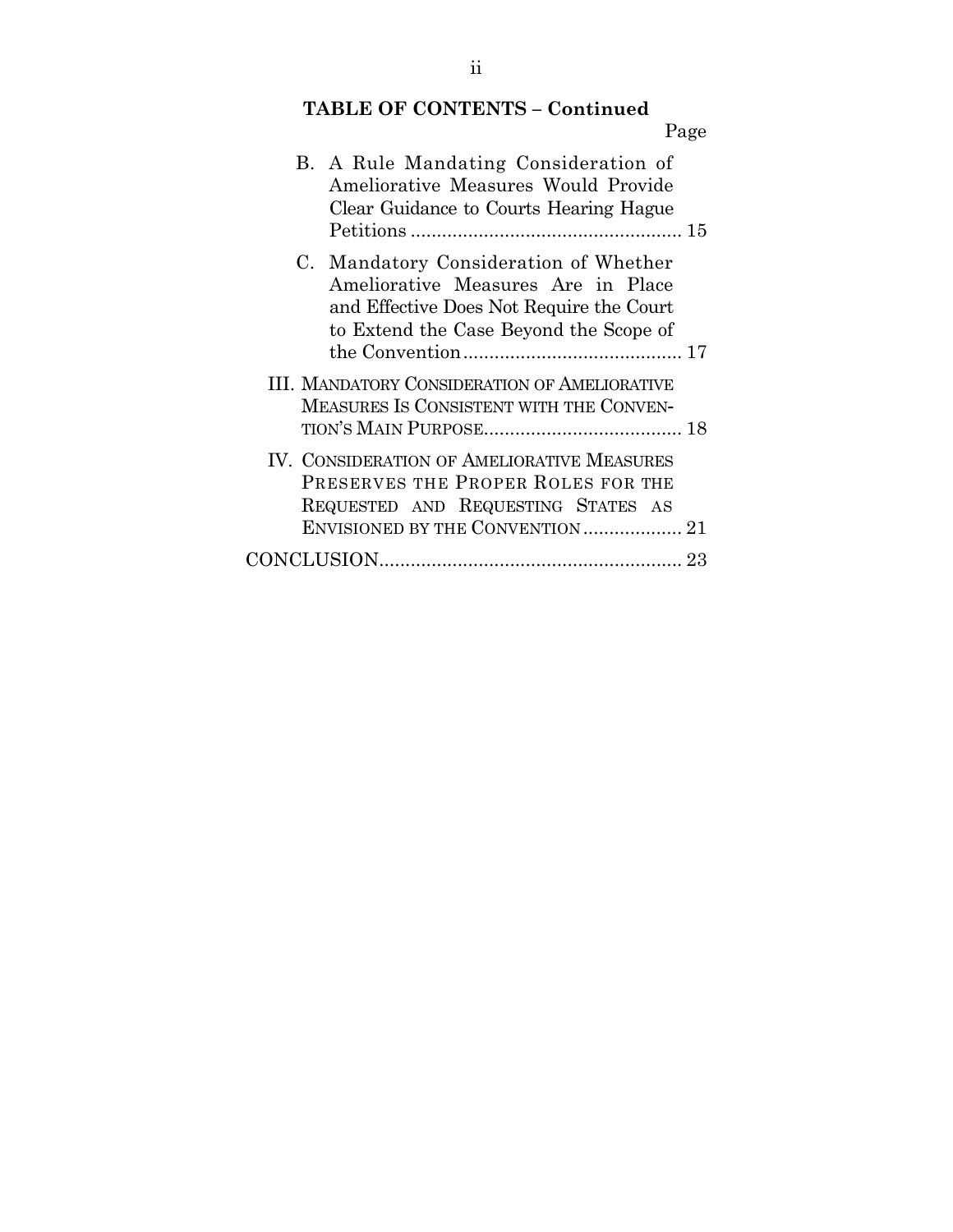## **TABLE OF AUTHORITIES**

# **Page**

#### **CASES**

| Abbott v. Abbott,                                         |  |
|-----------------------------------------------------------|--|
| Air France v. Saks,                                       |  |
| Friedrich v. Friedrich,                                   |  |
| Monarsky v. Taglieri,                                     |  |
| Simcox v. Simcox,<br>511 F.3d 594 (6th Cir. 2007)  15, 16 |  |
| Volkswagen Aktiengesellschaft v. Schlunk,                 |  |
| Water Splash v. Menon, Inc.,                              |  |

## **CONSTITUTIONAL PROVISIONS**

|--|--|--|--|--|--|

## **FEDERAL STATUTES**

| International Child Abduction |  |  |
|-------------------------------|--|--|
|                               |  |  |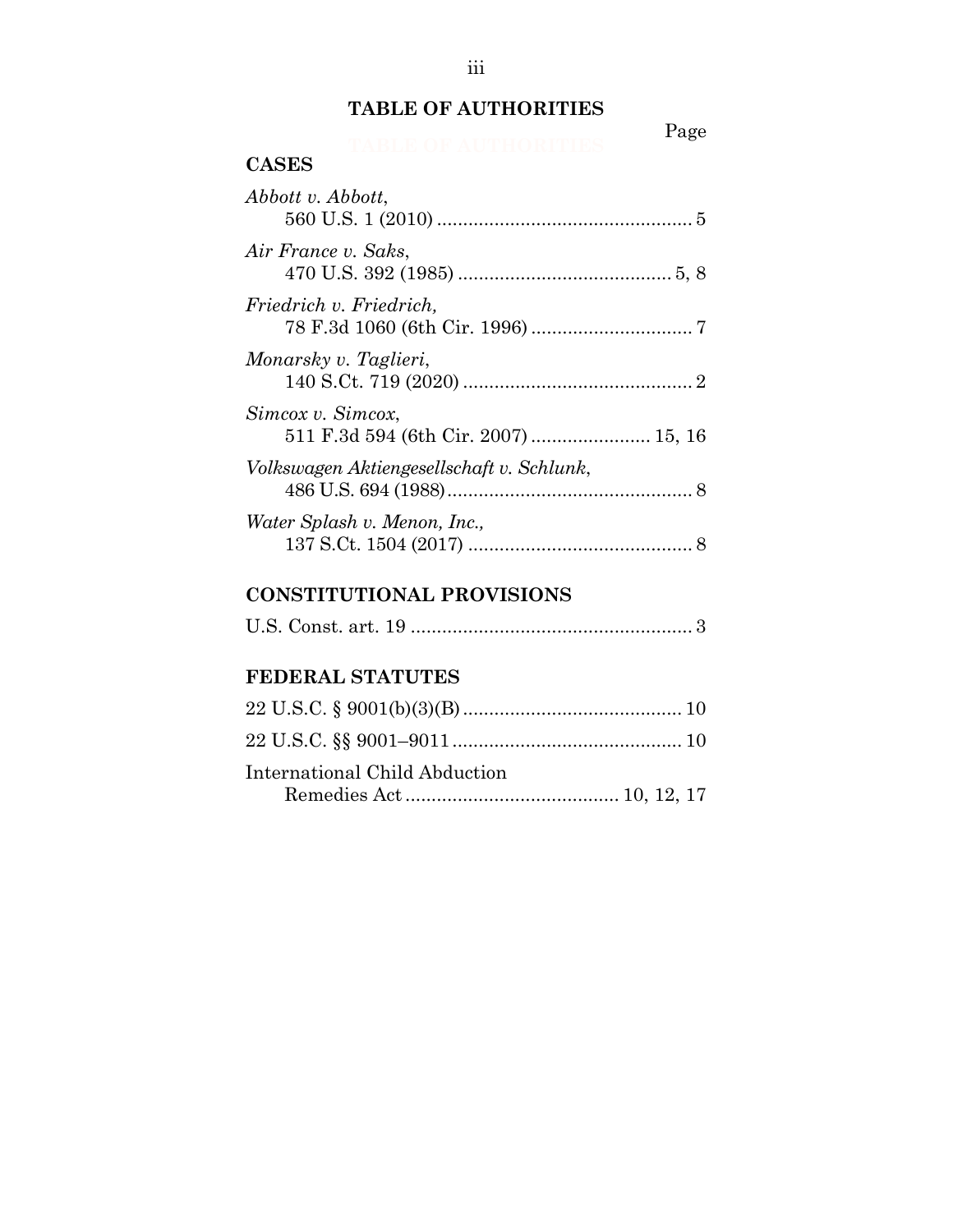## **TABLE OF AUTHORITIES – Continued**  Page

## **JUDICIAL RULES**

|--|--|--|--|

## **INTERNATIONAL LAW**

| Council Regulation (EC) No 2201/2003 of 27                                             |
|----------------------------------------------------------------------------------------|
| Council Regulation (EU) 2019/1111 of 25 June                                           |
| The Hague Convention on the Civil Aspects of<br>International Child Abduction (Signed) |

## **OTHER AUTHORITIES**

| E. Pérez-Vera,                                           |
|----------------------------------------------------------|
| Acts and Documents of the Fourteenth                     |
|                                                          |
| Hague Conference,                                        |
| Conclusions and Recommendations of the                   |
|                                                          |
| Hague Conference,                                        |
| <i>Guide to Good Practice on Article 13(1)(b)</i> passim |
| James Garbolino,                                         |
| 2015 Federal Judicial Center's Judges'                   |
|                                                          |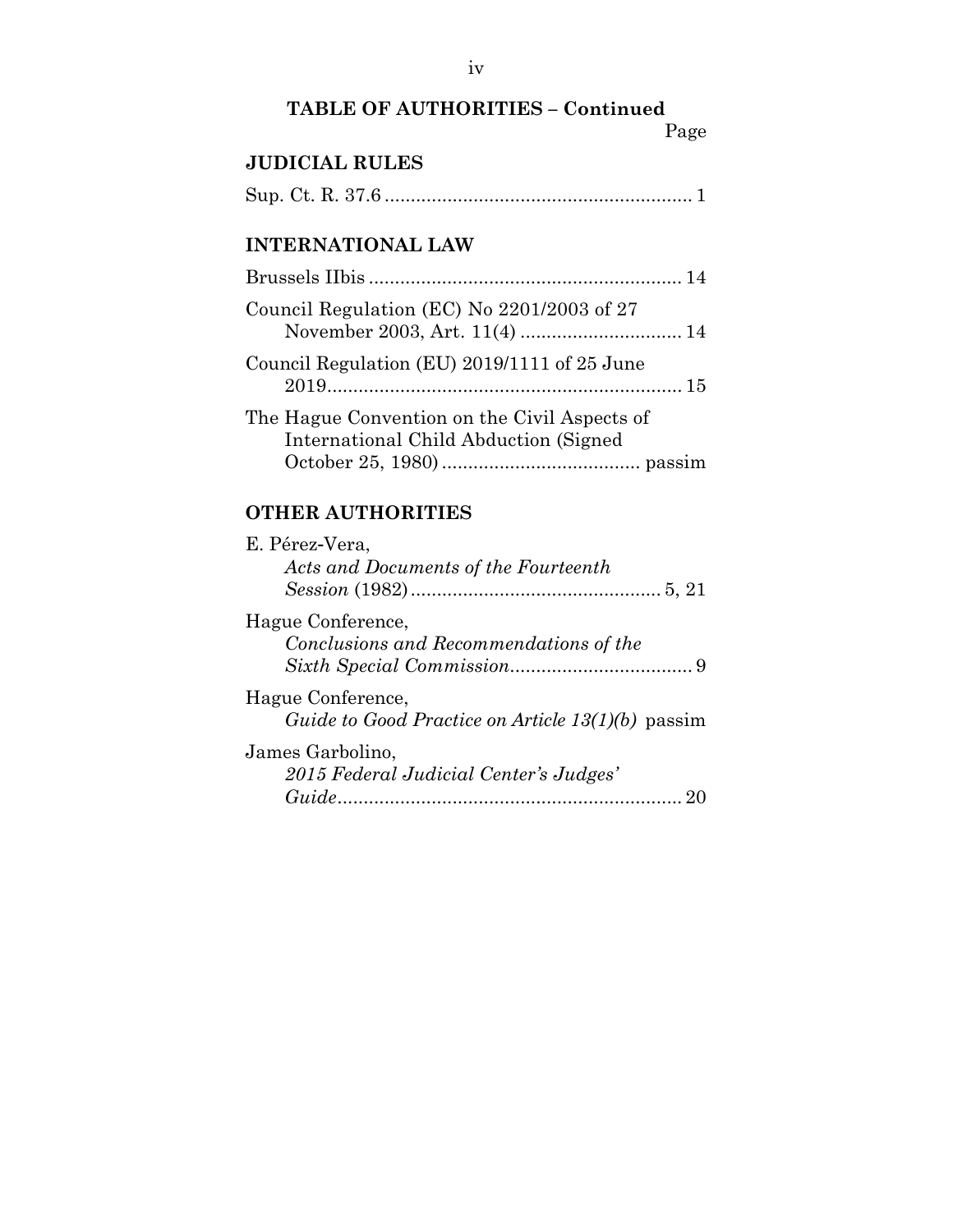## **TABLE OF AUTHORITIES – Continued**  Page

| Interpreting the Hague Abduction                |
|-------------------------------------------------|
|                                                 |
| Convention: In Search of a Global               |
| Jurisprudence, 38 U.C. Dav. L. Rev. 1049        |
|                                                 |
| Linda Silberman,                                |
| The Hague Child Abduction Convention            |
| Turns Twenty: Gender Politics and Other         |
| <i>Issues</i> , 33 N.Y.U. J. INT. L. & Pol. 221 |
|                                                 |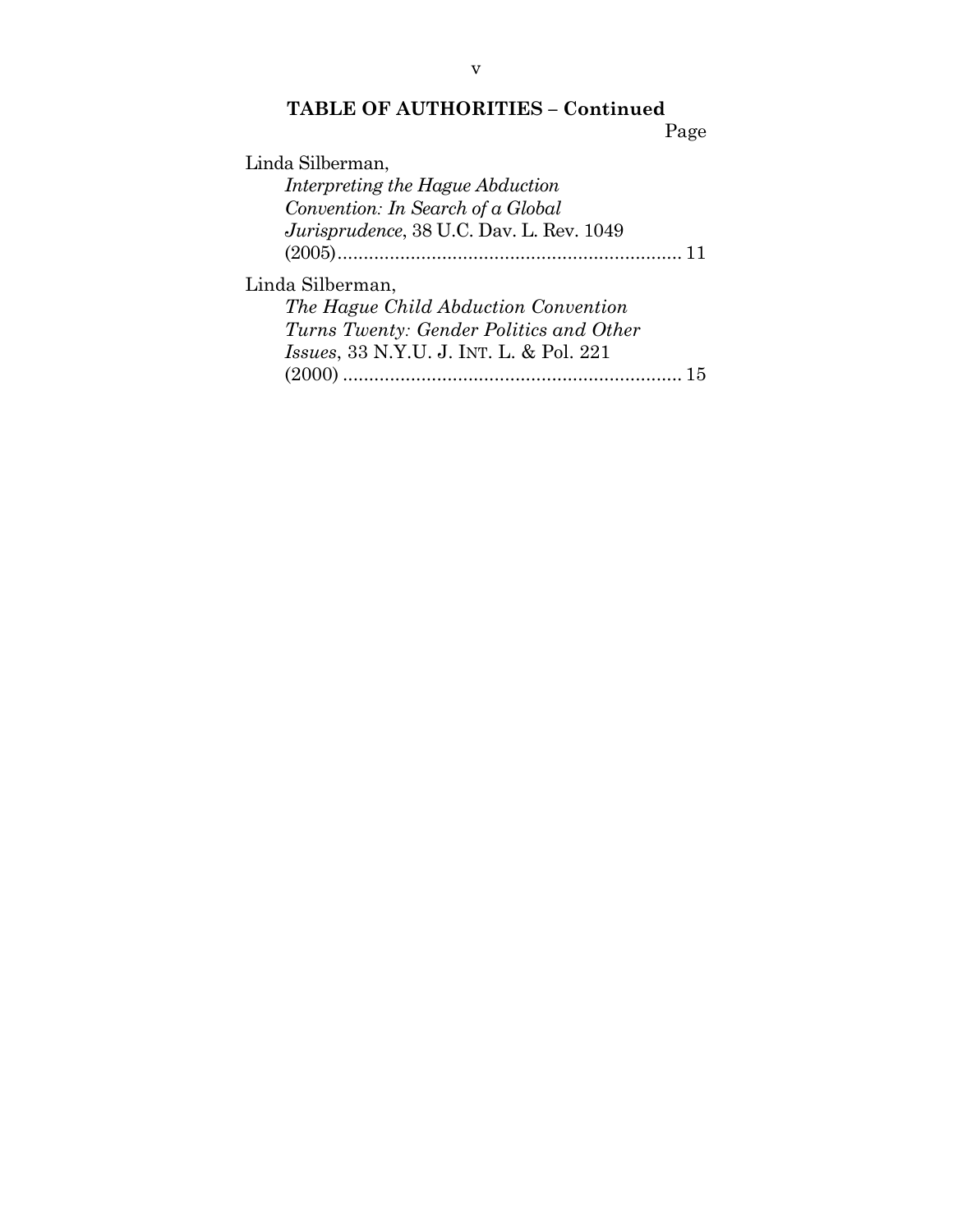

#### **INTEREST OF THE AMICI CURIAE**1

Amici Linda J. Silberman,2 Robert G. Spector,3 and Louise Ellen Teitz4 are Professors of Law who teach and write about Private International Law and Family Law, and who have extensive experience working with the Hague Conference on Private International Law ("Hague Conference"). Professor Silberman and Professor Spector have served on numerous U.S. Department of State delegations to the Hague Conference, including to the several Special Commissions on the Operation of the 1980 Hague Convention on the Civil Aspects of International Child Abduction Convention ("Hague Child Abduction Convention," or "the Convention"), as well as the Special Commissions charged with negotiating and drafting the 1996 Hague Convention on Jurisdiction, Applicable Law, Recognition, Enforcement and Co-operation in Respect of Parental Responsibility and Measures for the Protection of Children ("Hague Child Protection Convention").

l

3 Professor Spector is the Glenn R. Watson Centennial Professor Emeritus at the University of Oklahoma College of Law.

<sup>1</sup> Pursuant to Rule 37.6, amici curiae affirm that no counsel for a party authored this brief in whole or in part, and that no person other than amici, its members, or its counsel made a monetary contribution intended to fund the brief's preparation or submission. Both parties have filed blanket consent to file amicus briefs.

<sup>2</sup> Professor Silberman is the Clarence D. Ashley Professor of Law, and Co-Director of the Center on Transnational Litigation and Arbitration at the New York University School of Law.

<sup>4</sup> Professor Teitz is Professor of Law at the Roger Williams University School of Law.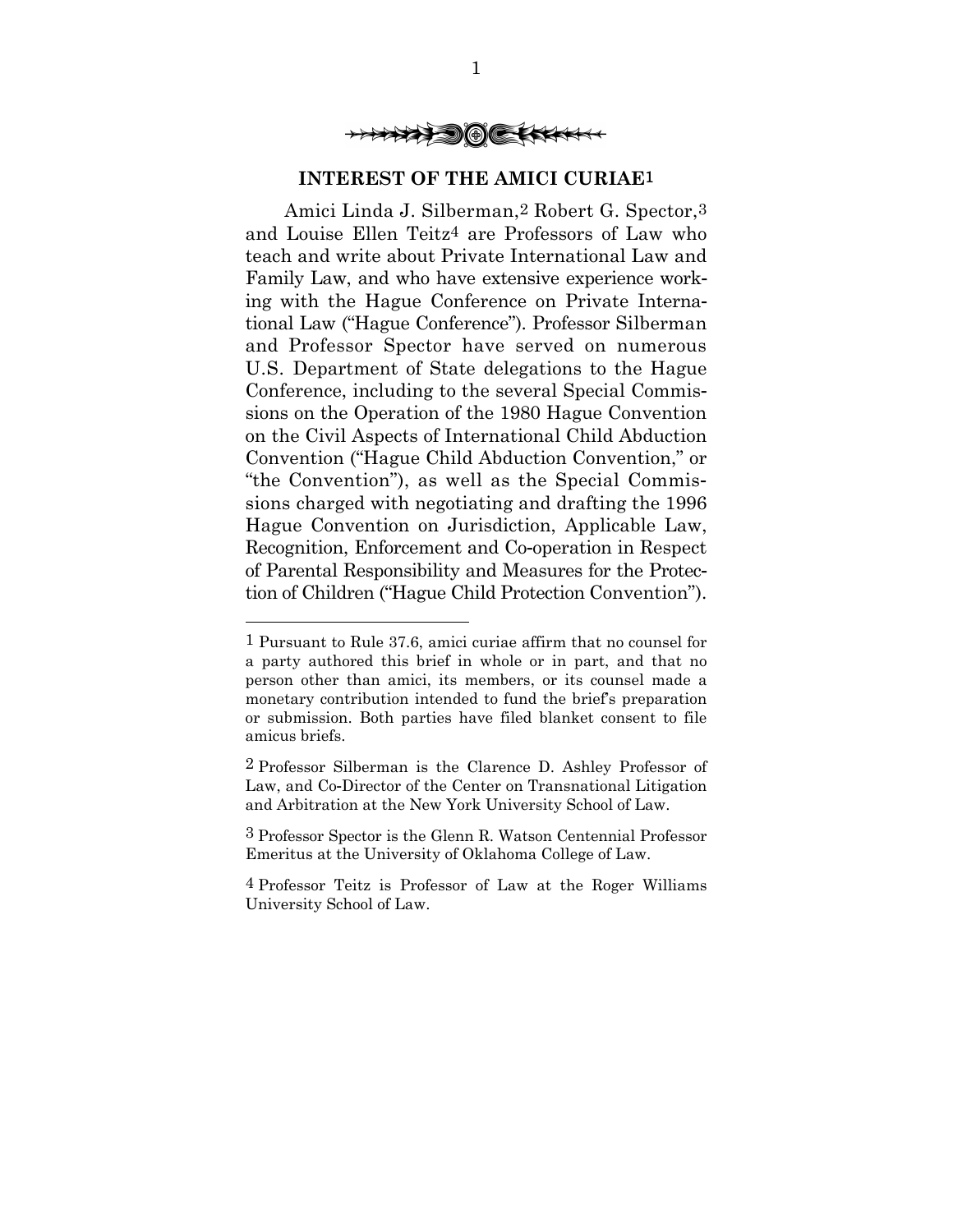Professor Silberman was also part of the State Department Working Group that developed the implementing legislation for the Hague Child Abduction Convention, while Professor Spector was the Official Reporter for the Uniform Child Custody Jurisdiction and Enforcement Act, and more recently for the Uniform Law Commission's draft of a Uniform Law to implement the 1996 Hague Child Protection Convention.

Professor Teitz served as First Secretary to the Hague Conference from 2011-2014, and, in that role, was responsible for all issues arising from the operation of the 1980 Hague Child Abduction Convention and the 1996 Hague Child Protection Convention, including responsibility for the Part II Sixth Special Commission on the practical operation of the 1980 and 1996 Conventions (January 2012) and for the Working Group on the *Guide to Good Practice on Article 13(1)(b)*.



#### **SUMMARY OF THE ARGUMENT**

The "core premise" of the Hague Child Abduction Convention is "that the interests of children in matters relating to their custody are best served when custody decisions are made in the child's country of habitual residence." *Monarsky v. Taglieri,* 140 S.Ct. 719, 723 (2020). The objects of the Convention are, therefore: "(a) to secure the prompt return of children wrongfully removed to or retained in any Contracting State; and (b) to ensure that rights of custody and of access under the law of one Contracting State are effectively respected in the other Contracting States." The Hague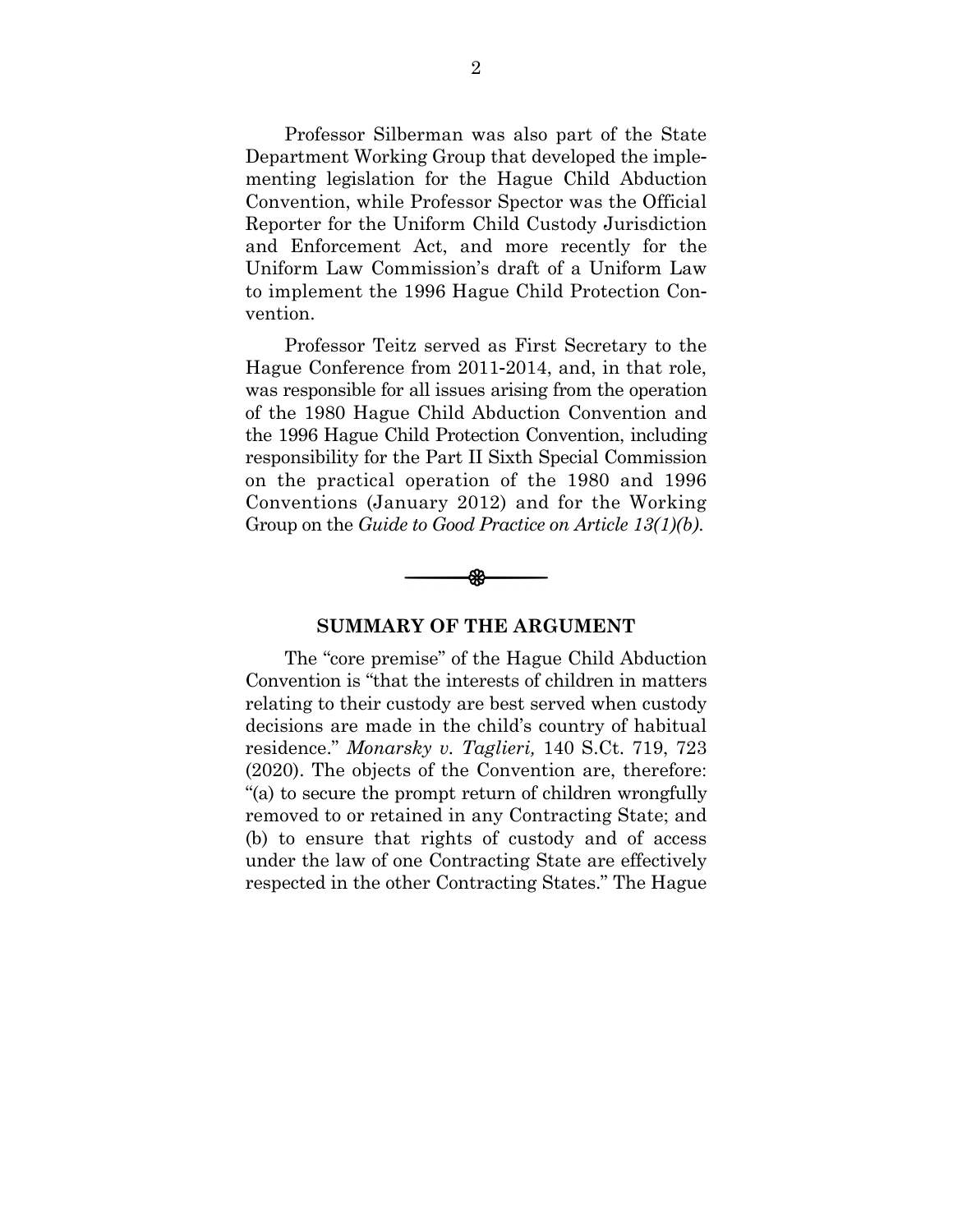Convention on the Civil Aspects of International Child Abduction*,* Art. 1 (October 25, 1980). To these ends, the signatory countries "shall cooperate with each other and promote cooperation" to secure "the prompt return of children," including by providing "such administrative arrangements as may be necessary and appropriate to secure the safe return of the child." *Id.,* Art 7(h).

There are certain narrow exceptions to the return mandate, including if "there is a grave risk that his or her return would expose the child to physical or psychological harm or otherwise place the child in an intolerable situation." *Id.,* Art. 13(1)(b).5 Even if an exception is established, however, the court still retains discretion to order the child's return. *Id.*, Art. 18. The return order is simply a "provisional" remedy that reflects the principle that child custody disputes should be adjudicated in the child's habitual country of residence. It is not a determination on the merits of the custody issue. *Id.,* Art. 19.

The question presented here is how to implement the "grave risk" exception without doing harm to the principle that the child's custody is best adjudicated in its country of habitual residence. The answer lies in the scope of the analysis the court in the requested country should be required to conduct to determine whether the abducting parent has established—in the United States, by clear and convincing evidence—that there is a "grave risk" of harm to the child if it is returned to the requesting country.

<sup>5</sup> The grave risk defense, although referred to in the United States as the Article 13(b) exception, is identified in most Hague Conference documents and by many treaty partners as Article 13(1)(b).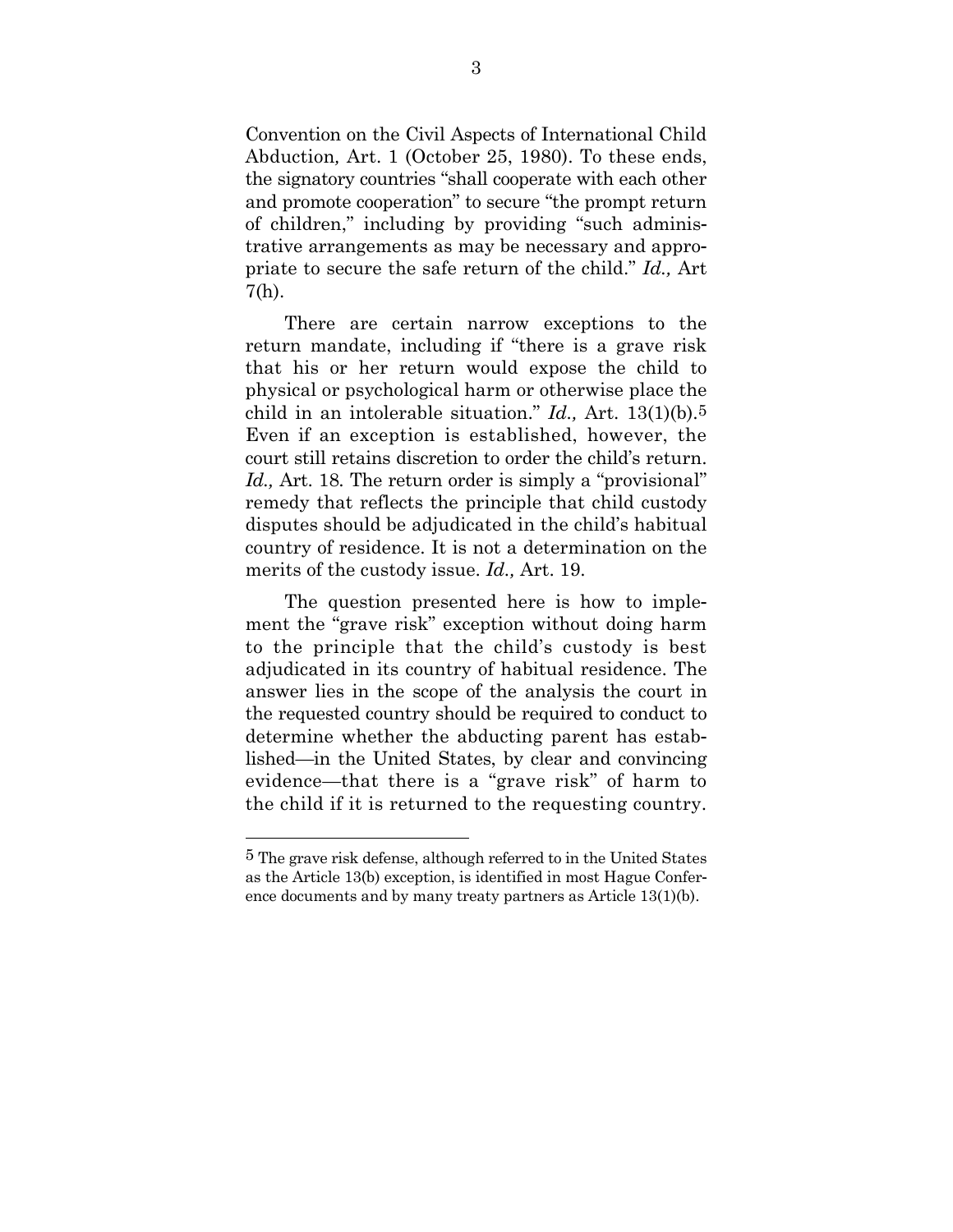By definition, the "grave risk" assessment is forwardlooking. In conducting this "grave risk" assessment, consistent with the primary purpose of the Convention to return the child to its country of habitual residence, the court must consider whether there are sufficient protective measures to ensure the child's safety upon its return. Simply put, if the child can be sufficiently protected from harm upon its return, then, under the Convention, it does not, in fact, face a "grave risk" of harm. Consideration of ameliorative measures is, thus, integral to the determination of whether there is a grave risk of harm to the child.

The requirement that a court must consider whether ameliorative measures are sufficient to protect the child's safety is inherent in the nature of the question, itself; supported by the operational framework of the Convention and the accompanying Explanatory Report; adopted in the *Recommendations and Conclusions of the Hague Special Commissions* and the Hague *Good Practice Guides*; and implemented by the courts in other signatory countries. In this case, the Court should require courts in the United States to evaluate possible ameliorative measures in determining whether there is a grave risk to the child if it is returned to its country of residence.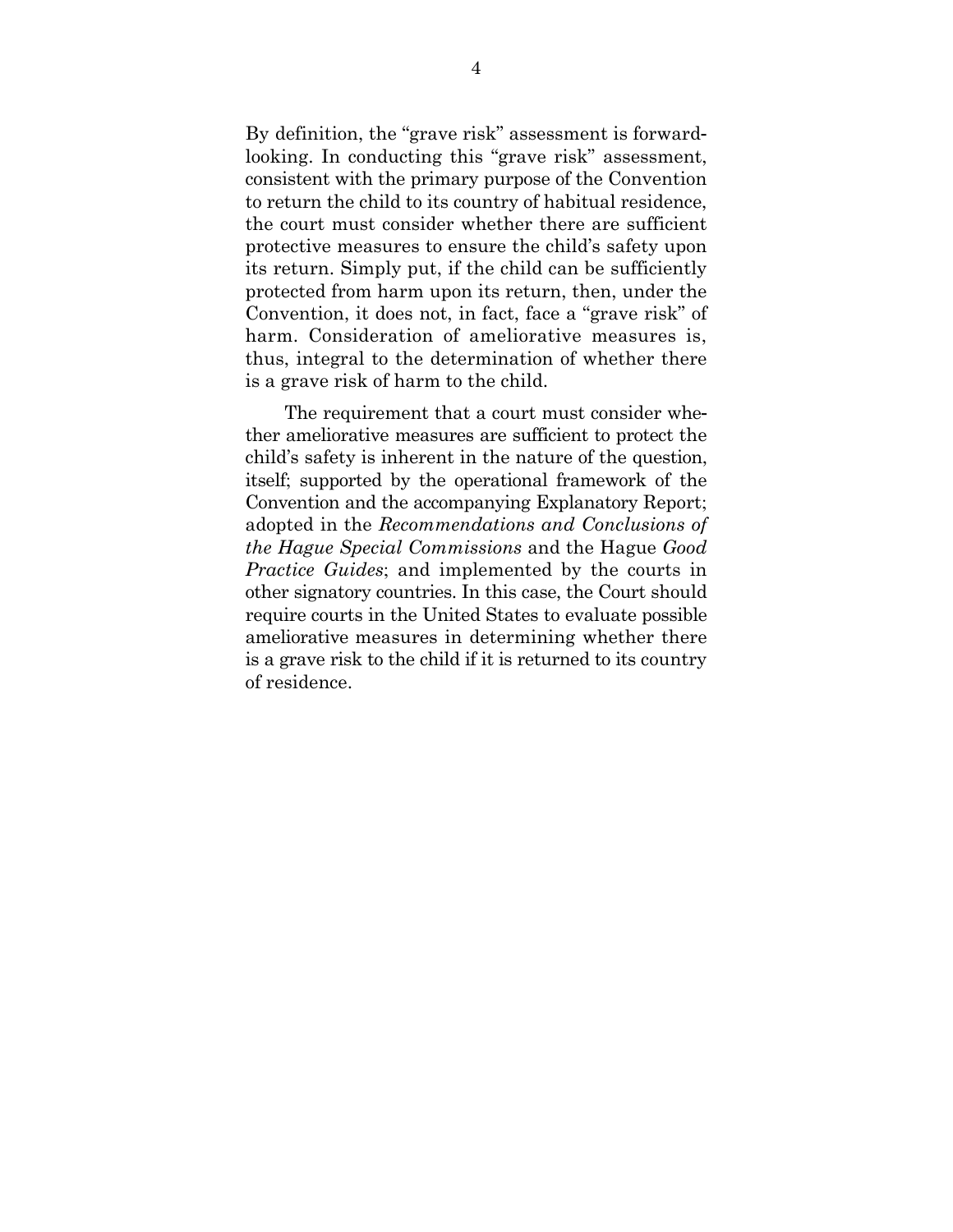

#### **ARGUMENT**

**I. CONSIDERATION OF AMELIORATIVE MEASURES IS INTEGRAL TO DETERMINING WHETHER A CHILD FACES A "GRAVE RISK" OF HARM IF IT IS RETURNED.** 

## **A. The "Grave Risk" Analysis Requires Consideration of Whether Sufficient Ameliorative Measures Exist to Protect the Child.**

When interpreting a treaty, the analysis begins "with the text of the treaty and the context in which the written words are used." *Air France v. Saks*, 470 U.S. 392, 397 (1985). The central operating feature of the Hague Child Abduction Convention is the return remedy. *Abbott v. Abbott*, 560 U.S. 1, 9 (2010). The Convention's Explanatory Report makes clear that an exception to return is to "be interpreted in a restrictive fashion if the Convention is not to become a dead letter," and that "a systematic invocation of the said exceptions, substituting the forum chosen by the abductor for that of the child's residence, would lead to the collapse of the whole structure of the Convention by depriving it of the spirit of mutual confidence which is its inspiration." E. Pérez-Vera, Explanatory Report in 3 *Acts and Documents of the Fourteenth Session*, ¶ 34 (1982) ("Pérez-Vera").

The question here is whether, in determining whether a "grave risk" of harm to the child has been established, the court is required to consider whether there are sufficient protective measures to ameliorate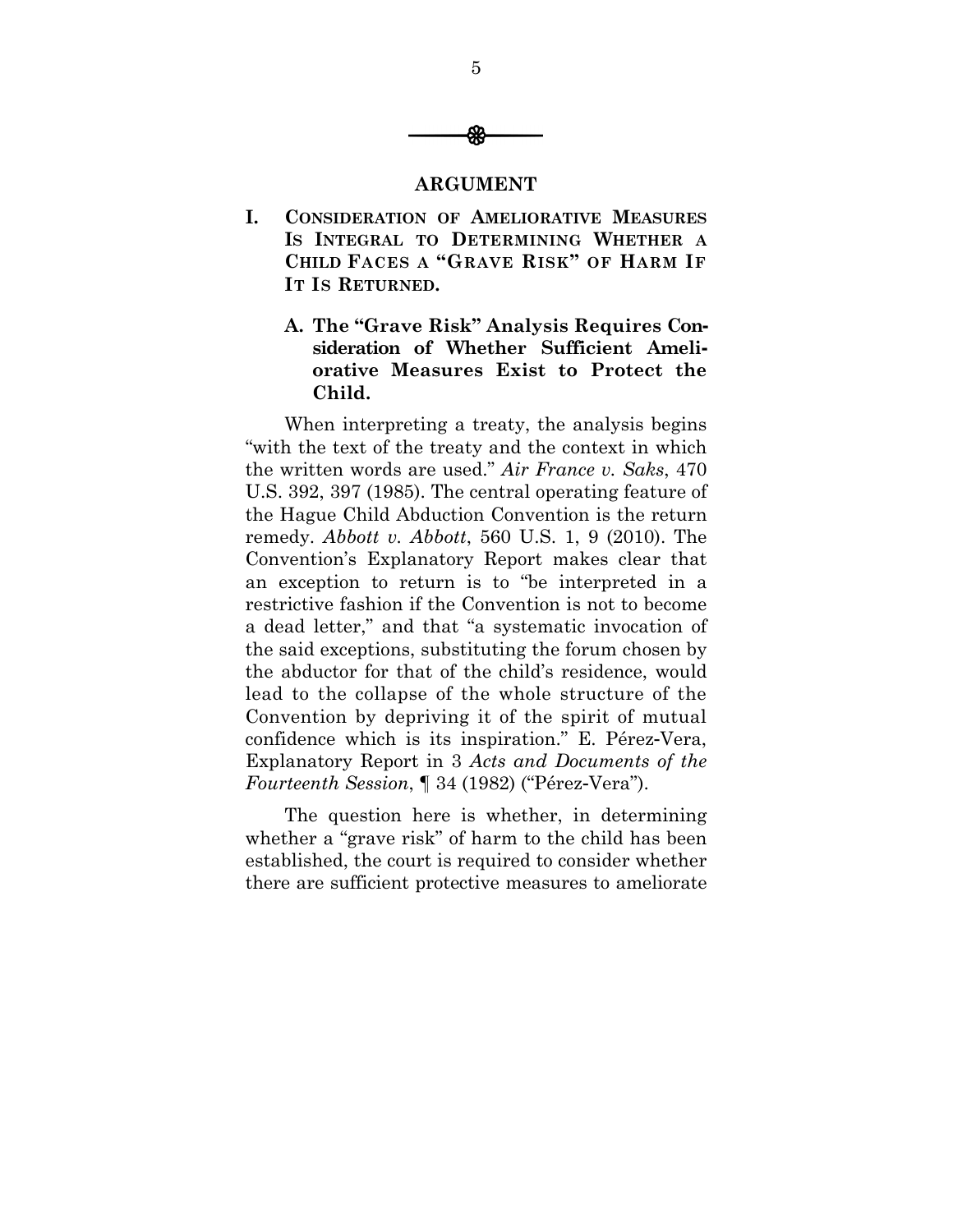the risk to the child upon its return. Both the text and the operational framework of the Convention make clear that consideration of ameliorative protective measures is within and part of any "grave risk" analysis. The Convention's *Explanatory Report*, as well as the Hague Conference's *Special Commissions* and *Guides to Good Practice*, confirm that whether there is a "grave risk" or not must include and reflect the assessment of any ameliorative measures. *See, e.g.,*  Pérez-Vera; *Guide to Good Practice Under the Child Abduction Convention*–Part VI–Article 13(1)(b), ¶ 59.

"Grave risk" of harm is not a determination about harm or behavior that may have created a "grave risk of harm" to the child *in the past*, although that may be an indication of the potential for a "grave risk" of harm if the child is returned. As with any risk assessment, the determination of whether the child faces a "grave risk of harm" is an effort to predict a future outcome. Here the risk assessment looks *forward*  to evaluate the child's probable circumstances *if* it is returned, including, therefore, whether the child will be adequately protected *against future harm*. As a result, under the Convention, a "grave risk" of harm constituting an exception to the principle of return exists only when it is clear that the child cannot be returned safely.

The Convention requires that the "grave risk" assessment be conducted in light of its primary objective, which is the return of the child. Thus, it is impossible to evaluate a "grave risk" to the child without also considering the protective measures that may be put in place to ameliorate that risk.

A "grave risk" of harm sufficient to bar the child's return exists when it has been established that the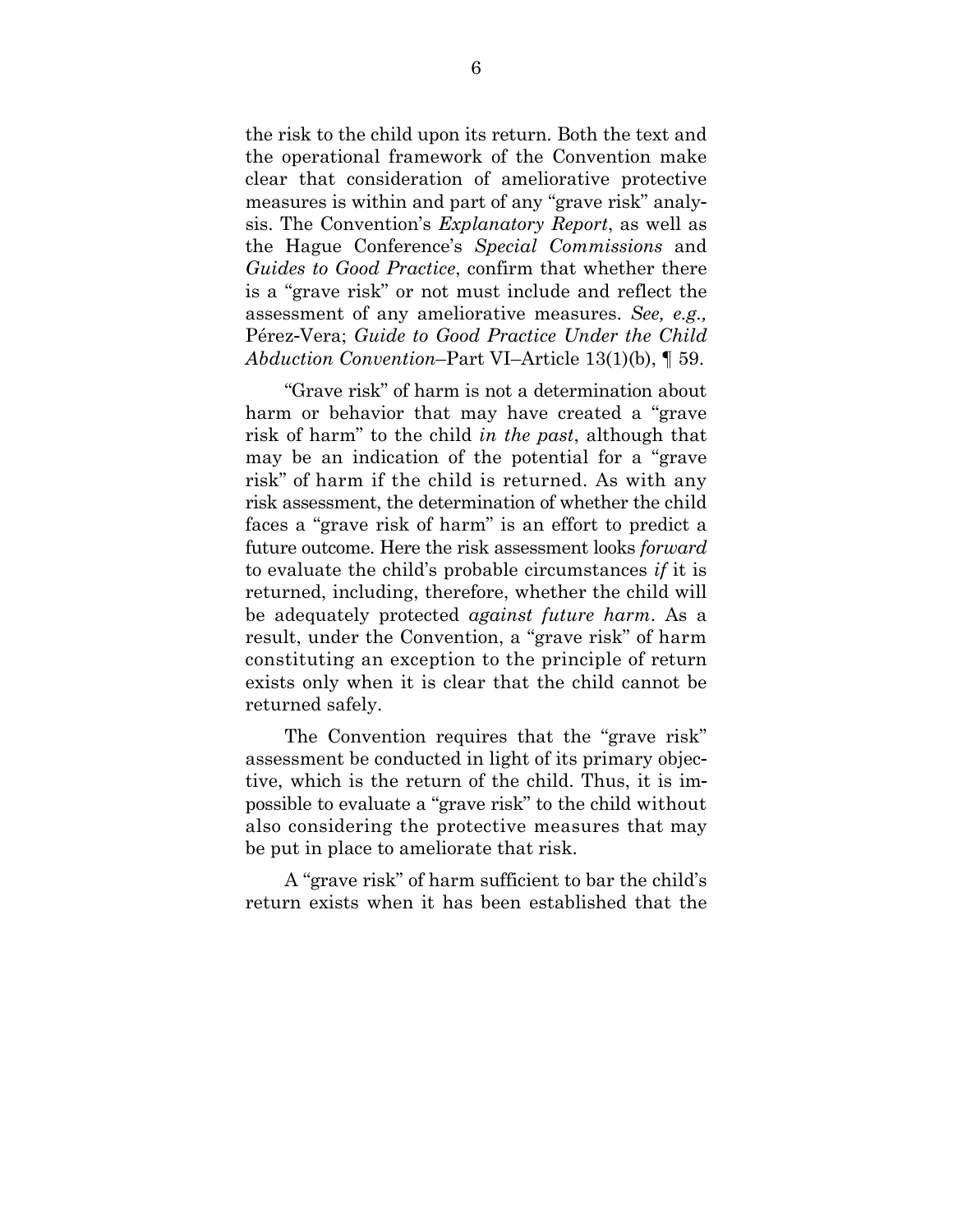child is exposed to serious harm *upon its return*, and the court and authorities in that country cannot or will not adequately protect the child. *See Friedrich v. Friedrich,* 78 F.3d 1060, 1069 (6th Cir. 1996). Determining whether a "grave risk" has been established thus *necessarily* includes an inquiry into the circumstances the child will face if it is returned. Determining whether the circumstances are sufficient to ameliorate any risk of harm to the child upon its return *necessarily* requires an assessment of the protective measures that may be in place to safeguard the child. In other words, a determination that there is such a "grave risk" of harm to the child such that it should not be returned must incorporate a finding, either that measures sufficient to protect the child will not be put in place, that measures in place are not sufficient to protect the child, or that no measures will suffice to protect the child.

Whether sufficient protective measures exist to ensure the child's safe return, is an essential element of the determination, under the Convention, of whether or not the child faces a "grave risk of harm." In this case, however, where the district court found that sufficient ameliorative measures were in place, and the Court of Appeals found that the lower court did not abuse its discretion in so finding, Petitioners have twisted the question to whether a court "is required to consider ameliorative measures that would facilitate the return of the child despite the grave-risk determination." Framed in this way, the question not only ratifies the wrongful abduction, but undermines the Convention's primary objectives of ensuring the safe return of the child and leaving further decisions to be made in its country of habitual residence.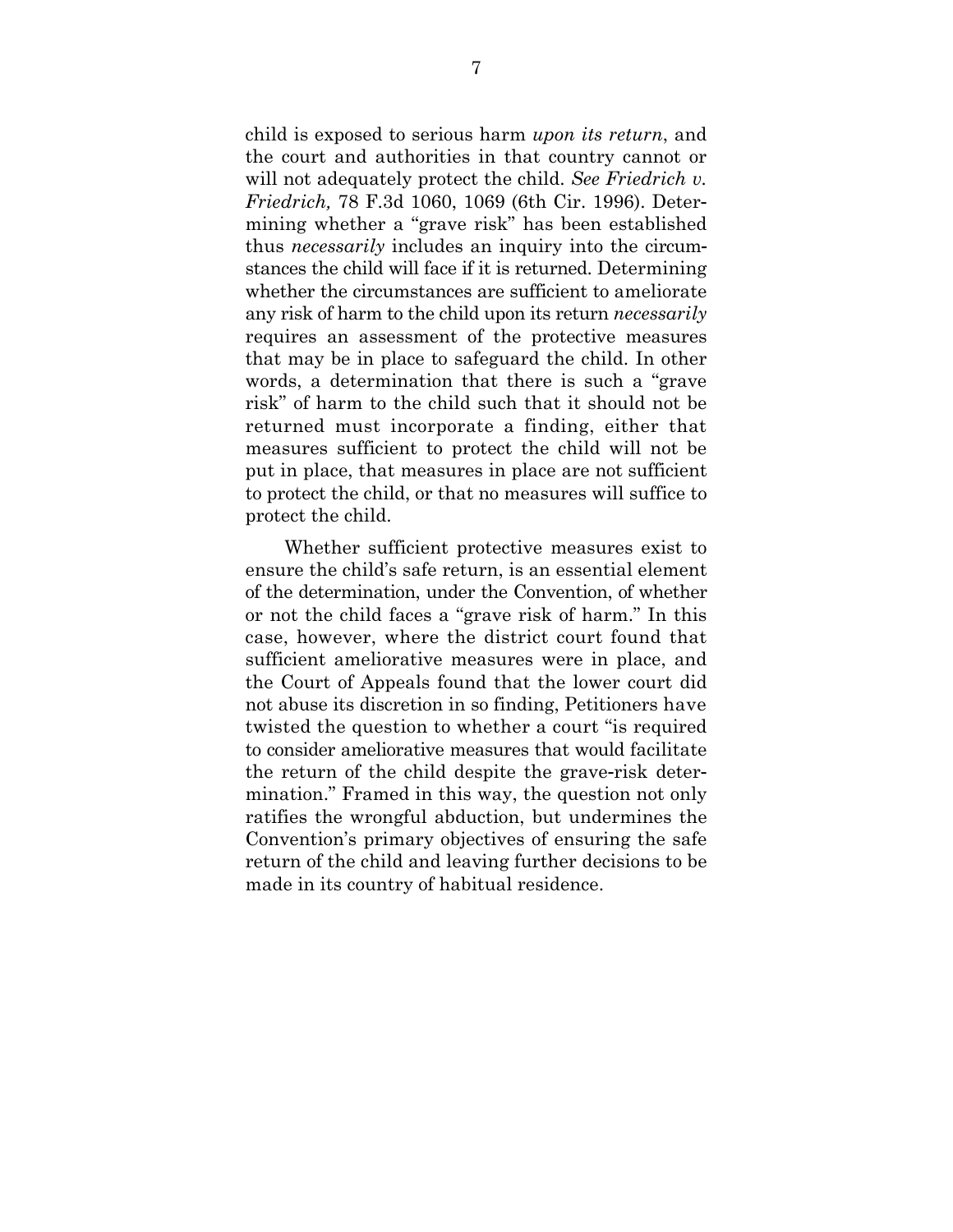## **B. Hague Conference Special Commissions and Guides to Good Practice Require That Ameliorative Measures Be Considered Before a Grave Risk Can Be Established.**

This Court has emphasized the importance of considering not only the words of the treaty, but the history, negotiations, and practical construction adopted by the parties. *See Water Splash v. Menon, Inc.,* 137 S.Ct. 1504 (2017) (interpreting the Hague Service Convention); *see also, e.g. Volkswagen Aktiengesellschaft v. Schlunk*, 486 U.S. 694 (1988); *Air France v. Saks*, 470 U.S. 392 (1985).

Since 1989, seven Special Commissions have met every four or five years, and issued Reports with Conclusions and Recommendations regarding the implementation of the Child Abduction Convention.6 These have included recognizing the role of the Central Authorities and direct judicial communications through judicial networks in arranging for protective measures to be put in place upon the child's return.7

<sup>6</sup> The more recent Fifth (2006), Sixth (2011/12), and Seventh Commissions (2017) have also included the newer 1996 Hague Child Protection Convention which entered into force in 2002.

<sup>7</sup> Sixth Special Commission (Part I) Facilitating the safe return of the child and the accompanying parent, where relevant (1980 and 1996 Conventions):

<sup>39.</sup> The Special Commission recognizes the value of the assistance provided by the Central Authorities and other relevant authorities, under Articles 7(2) d), e) and h) and 13(3), in obtaining information from the requesting State, such as police, medical and social workers' reports and information on measures of protection and arrangements available in the State of return.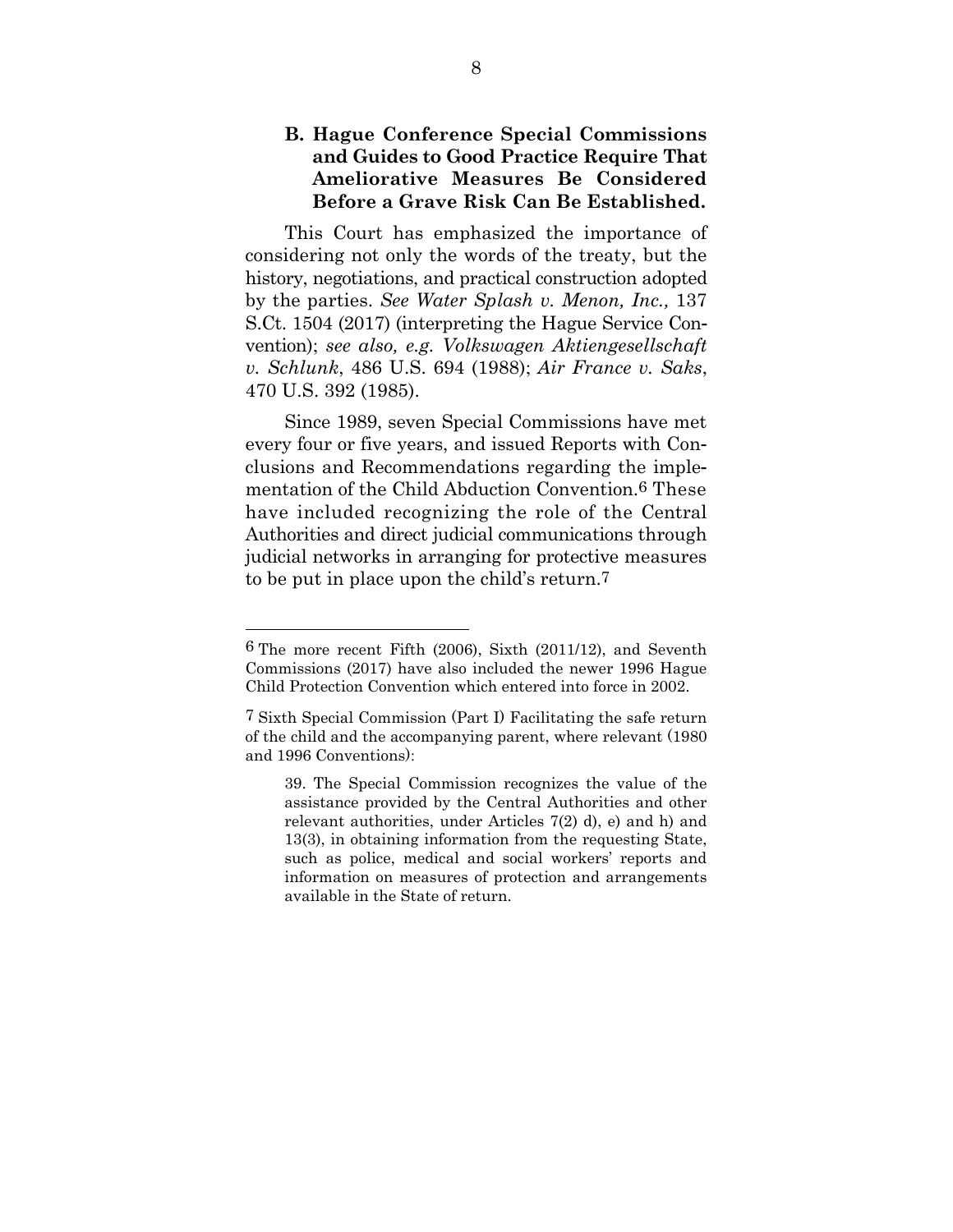The Sixth Special Commission recommended that a Good Practice Guide on Article 13(1)(b) be prepared.8 In 2020, the Hague Conference published the *Guide to Good Practice Under the Child Abduction Convention–Part VI–Article 13(1)(b)*, with the express purpose of promoting "the consistent application of Article 13(1)(b) of the Child Abduction Convention and good practice for judges and Central Authorities faced with the application of this provision." To this end, the Guide specifically describes the analysis the court should conduct in determining whether a "grave risk" of harm has been established under the Convention.

Once the court has considered the nature of the assertions, it "determines whether it is satisfied that the grave risk exception to the child's return has been established by examining and evaluating the evidence presented by the person opposing the child's return/information gathered, *and by taking into account the evidence/information pertaining to protective measures available in the State of habitual residence*." The Guide further underscores the point: "This means that even where the court determines there is sufficient evidence or information demonstrating element of potential harm or of an intolerable situation, it must nevertheless duly consider the circumstances as a whole, *including whether adequate measures of* 

<sup>40.</sup> The Special Commission also recognizes the value of direct judicial communications, in particular through judicial networks, in ascertaining whether protective measures are available for the child and the accompanying parent in the State to which the child is to be returned.

<sup>8</sup> Hague Conference on Private International Law, *Conclusions and Recommendations of the Sixth Special Commission* (Part II), para. 81.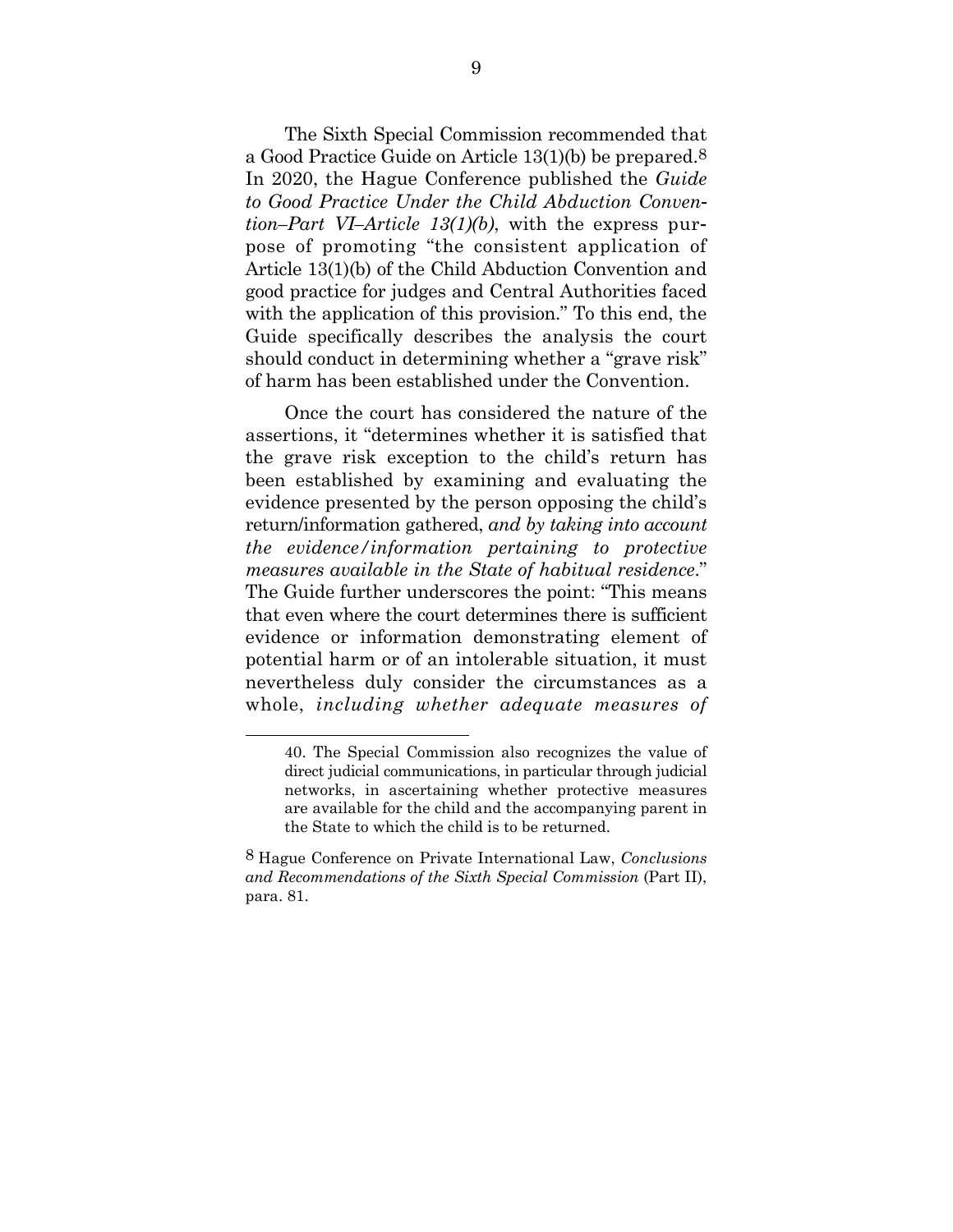*protection are available or might need to be put in place to protect the child from the grave risk of such harm or intolerable situation, when evaluating whether the grave risk exception has been established.*"9 (*emphasis added).* In other words, a court must consider whether adequate protective measures exist *as part of* its grave risk assessment.

The Conference has also thus made clear that, under the Convention and consistent with its purpose, a "grave risk" of harm to the child is not present if measures in place are adequate to protect the child upon its return.

**C. United States Courts Should Follow International Practice, the Special Commissions and Guides to Good Practice by Considering Ameliorative Measures.** 

In the United States, the Convention, which has been adopted by 101 countries, is implemented through the International Child Abduction Remedies Act ("ICARA").10 In enacting ICARA, Congress expressly recognized the international character of the Convention and the need for uniform interpretation of its provisions by the Contracting Parties.11

(b) Declarations

The Congress makes the following declarations:

\* \* \*

<sup>9</sup>Hague Conference *Guide to Good Practice 13(1)(b)*, para. 40-41.

<sup>10</sup> 22 U.S.C. §§ 9001–9011.

<sup>11</sup> 22 U.S.C. § 9001(b)(3)(B) (1988). In Section § 9001. Findings and declarations, Congress states: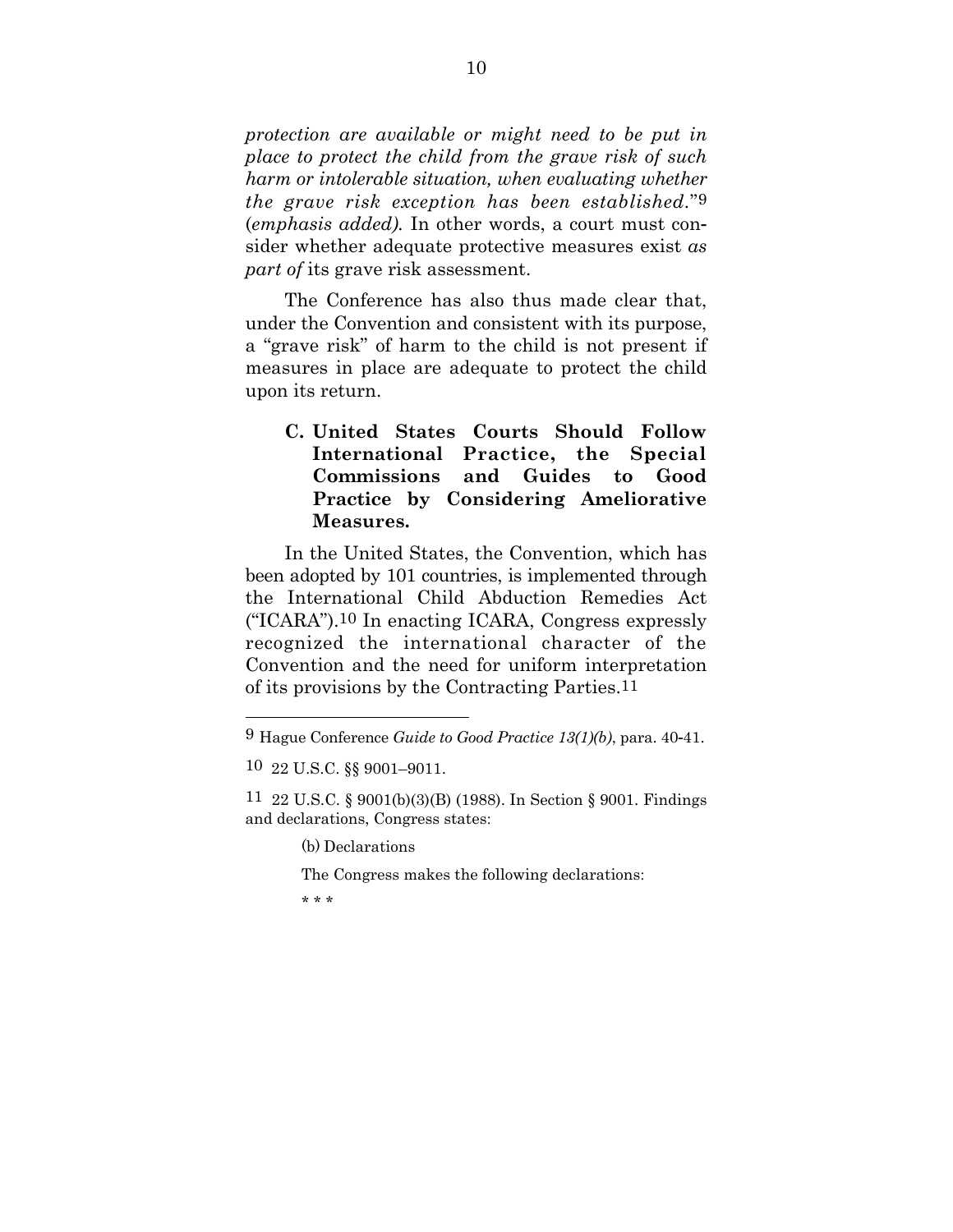The continuing oversight of the Convention, with an emphasis on judicial cooperation, is reflected in the Special Commission meetings, and the consensus of these meetings is reflected in the Conclusions and Recommendations of those Special Commissions. *See* Linda Silberman*, Interpreting the Hague Abduction Convention: In Search of a Global Jurisprudence*, 38 U.C. DAV. L. REV. 1049, 1082-1084 (2005). For example, the Fourth Special Commission in 2001, in its Recommendations and Conclusions indicated that Contracting States should consider necessary provisional protective measures in the jurisdiction to which the child is being returned.12 Similarly, the Conclusions and Recommendations of the Fifth Special Commission called attention to the desirability of safereturn orders and mirror orders when enforceable in the country to which the child is being returned, leaving no doubt that the use of ameliorative measures to effectuate the return of a child is consistent with the Convention.13

l

12 Safe return orders 5.1 Contracting States should consider the provision of procedures for obtaining, in the jurisdiction to which the child is to be returned, any necessary provisional protective measures prior to the return of the child

13 "When considering measures to protect a child who is the subject of a return order (and where appropriate an accompanying parent), a court should have regard to the enforceability of those measures within the country to which the child is to be returned. In this context, attention is drawn to the value of safe-return

<sup>(3)</sup> In enacting this chapter the Congress recognizes—

 <sup>(</sup>A) the international character of the Convention; and

<sup>(</sup>B) the need for uniform international interpretation of the Convention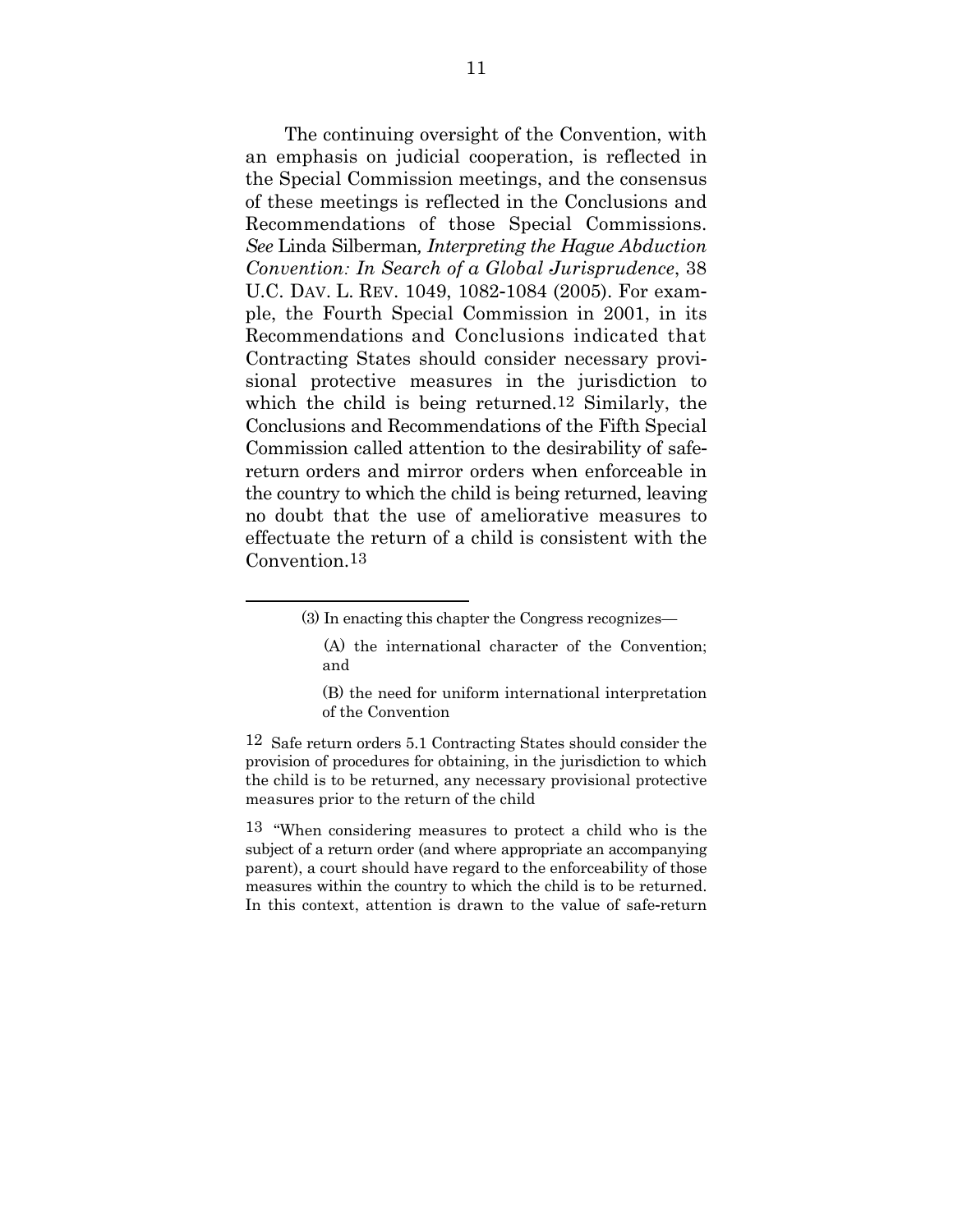The Reports of the Special Commissions and the Guides to Good Practice reflect and express the Contracting Parties' evolving interpretation of how the Convention is to be implemented. Consistent with Congress's intent in enacting ICARA, courts in the United States should look particularly to the *Guide to Good Practice for Article 13(1)(b)* with regard to the "grave risk" assessment.

"In cases where the taking parent has established circumstances involving domestic violence that would amount to a grave risk to the child, courts *should consider* the availability, adequacy and effectiveness of measures protecting the child."14 (*emphasis added*) *Guide to Good Practice*, ¶ 59. The Guide reflects the practice in various Convention States, and provides examples of the types of protective measures that are likely to ensure the child's safe return. The Guide further noted that where legal protections, police and social services were available to assist victims of domestic violence, courts have ordered return of the child.

Some courts "assess the availability and efficacy of protective measures at the same time as they examine the assertions of grave risk;" other courts consider ameliorative protective measures "only after the existence of a grave risk and an understanding of its nature has been established by the party objecting to return."15 Whether courts assess the availability

orders (including "mirror" orders) made in that country before the child's return, as well as to the provisions of the 1996 Convention." (Conclusions and Recommendations, ¶ 1.8.2)

<sup>14</sup> GGP para. 59

<sup>15</sup> GGP para. 45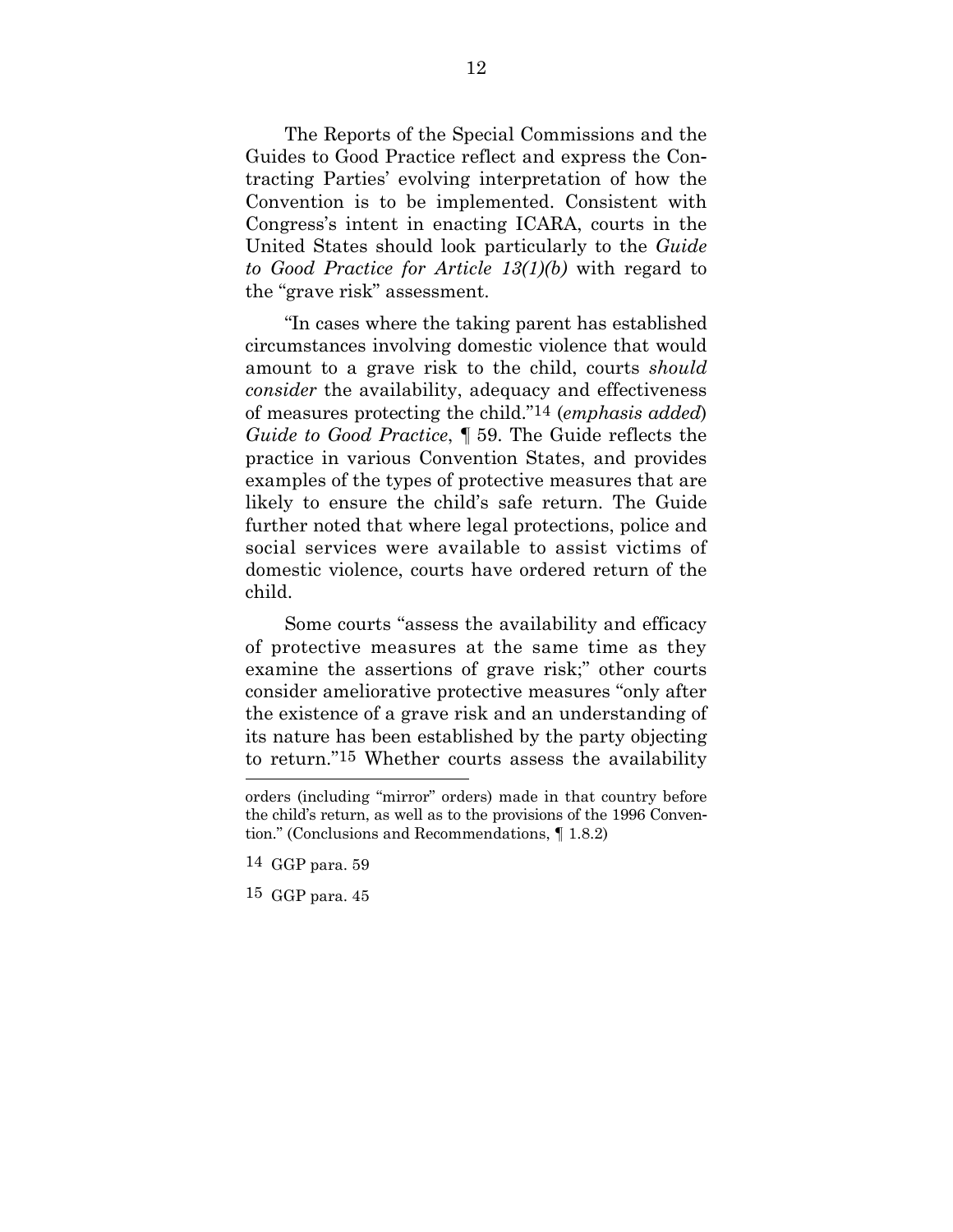and efficacy of protective measures in making a determination about "grave risk of harm" in the first instance or after finding a "grave risk of harm," the Guide makes clear that the court "must" consider the circumstances as a whole, including whether measures of protection are available or might need to be put in place to protect the child from the grave risk of harm.

The view of the Hague Conference and the common practice of States is that ameliorative measures should be considered as part of the analysis in determining the Art. 13(1)(b) defense.

#### **II. THIS COURT SHOULD REQUIRE COURTS TO CONSIDER AMELIORATIVE MEASURES.**

## **A. Ameliorative Measures Have Proved Effective in Ensuring the Safe Return of Children.**

Other international treaties and regulations have determined that ameliorative measures are an effective mechanism for ensuring the safe return of children who have been wrongfully removed or retained. The 1996 Convention on Jurisdiction, Applicable Law, Recognition, Enforcement and Cooperation in Respect of Parental Responsibility and Measures for the Protection of Children ("Hague Child Protection Convention"), includes provisions that enhance a court's ability to order return of the child and provide for its safety upon return. Although the Senate has not yet ratified it, the United States has signed the Convention.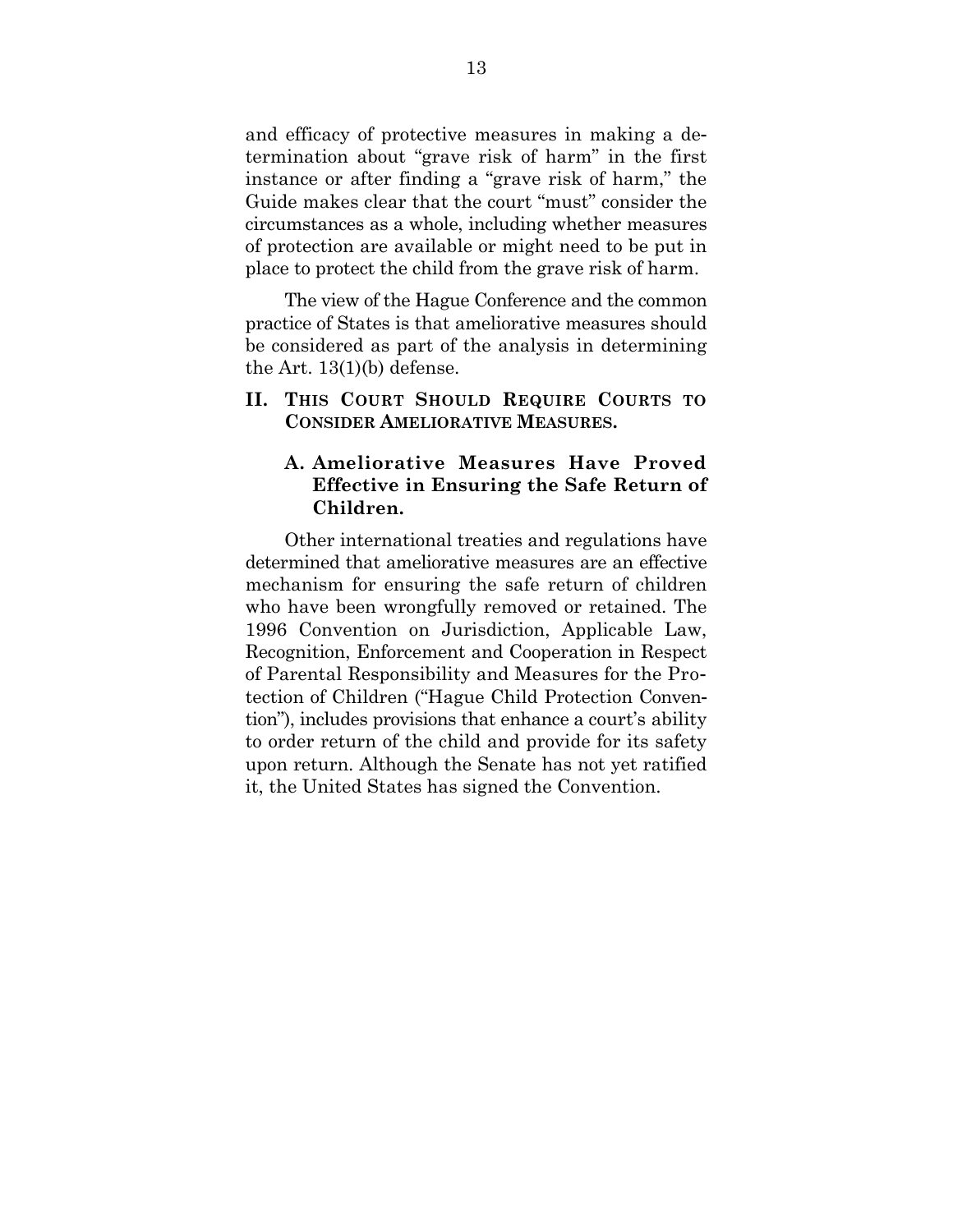The Seventh Special Commission16 and the *Guide to Good Practice*17 refer to the important relationship between the 1996 Convention and the 1980 Hague Child Abduction Convention. Several provisions strengthen the court's authority to order return of the child, and include "safe harbor" provisions that can be enforced in the State of the child's habitual residence. Interim measures, including those for the safe return of the child, will be recognized by the country to which the child is being returned, with the possibility of advance recognition such that a court asked to make a return order can be confident that the court in the State to which the child is returned will enforce the protective measures that have been issued.

The obligation to consider protective measures also appears in the Brussels IIbis Regulation, which applies to countries in the European Union.18 Article

17 GGP para 48.

<sup>16</sup> Benefits and use of the 1996 Convention in relation to the 1980 Convention Habitual residence, rights of custody, rules on applicable law, access / contact

<sup>26.</sup> The Special Commission notes the many benefits and use of the 1996 Convention in relation to the use of the 1980 Convention, including the primary role played by the authorities of the State of habitual residence of the child, rules on jurisdiction, applicable law, recognition and enforcement and co-operation with respect to the organization and enforcement of rights of custody, access/ contact, urgent measures of protection, possible post-return assistance and relocation.

<sup>18</sup> Art. 11(4), Council Regulation (EC) No 2201/2003 of 27 November 2003 concerning jurisdiction and the recognition and enforcement of judgments in matrimonial matters and the matter of parental responsibility (EU Regulation Brussels IIbis).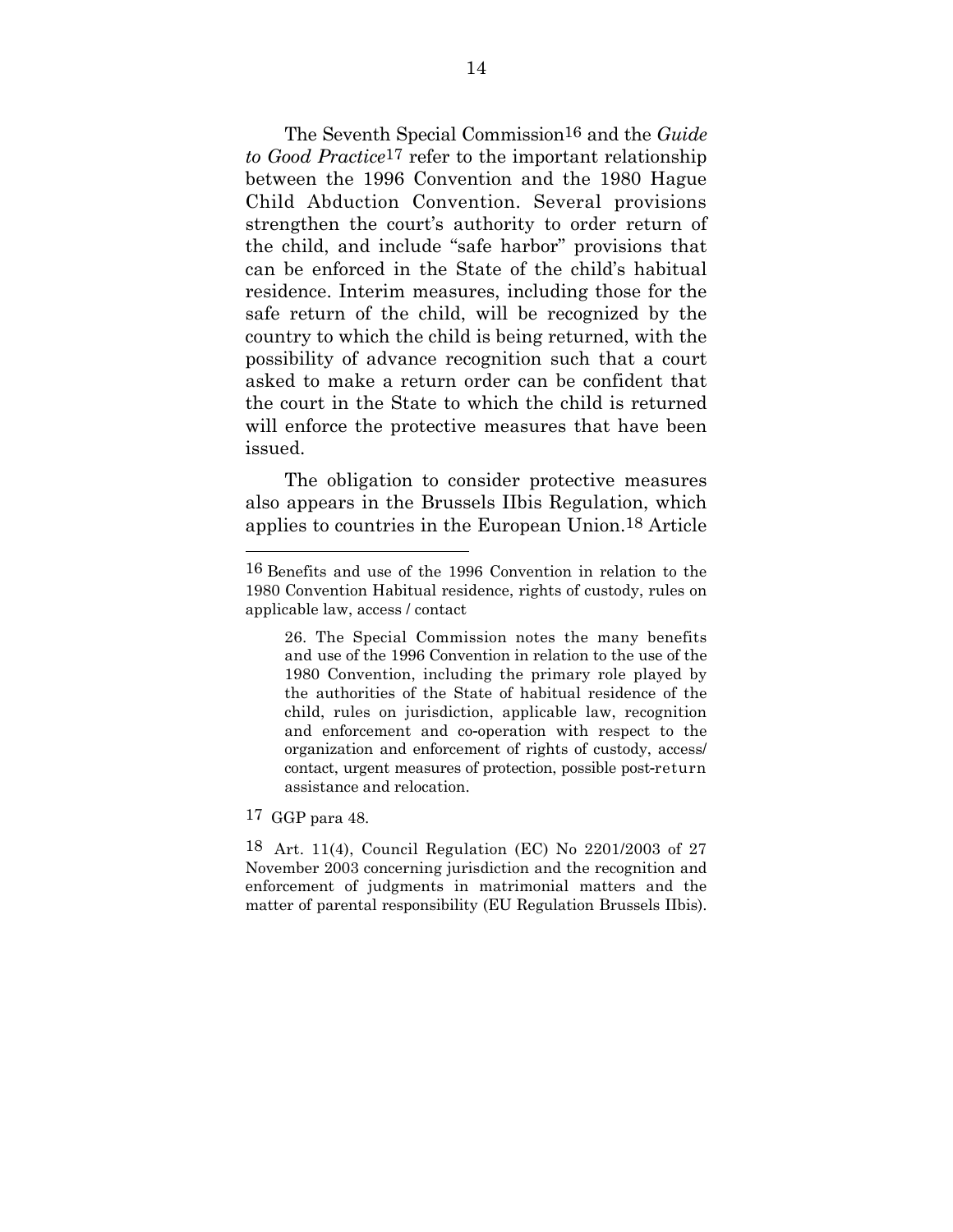11(4) refers explicitly to intra-EU abductions and provides that a Member State cannot refuse to return a child under the Hague Abduction Convention "if it is established that adequate arrangements have been made to secure the protection of the child after his or her return."

## **B. A Rule Mandating Consideration of Ameliorative Measures Would Provide Clear Guidance to Courts Hearing Hague Petitions.**

This Court should require courts to consider the effect of ameliorative measures in determining whether a "grave risk" exception to the principle of return has been established. Previous appellate courts that have attempted to provide guidance on this issue have underscored that "mandatory *consideration*" of ameliorative measures does not require the court to *adopt*  ameliorative measures in order to effect the return of the child. *See* Linda Silberman*, The Hague Child Abduction Convention Turns Twenty: Gender Politics and Other Issues*, 33 N.Y.U. J. INT. L. & Pol. 221 (2000) at 239-240. A court may always exercise its discretion to reject ameliorative measures after considering whether or not they will be effective.

In *Simcox v. Simcox*, 511 F.3d 594, 607-08 (6th Cir. 2007), the court identified three categories of

*See also* effective August 2022, Art. 27 (3), EU Regulation No 2019/1111 of 25 June 2019 on jurisdiction, the recognition of decisions in matrimonial matters and the matters of parental responsibility, and on international child abduction (Recast), OJ L 178/1 of 2 July 2019 Citation and then note the revised Recast effective August 2022. (both references are in *Good Practice Guide*, fn 125.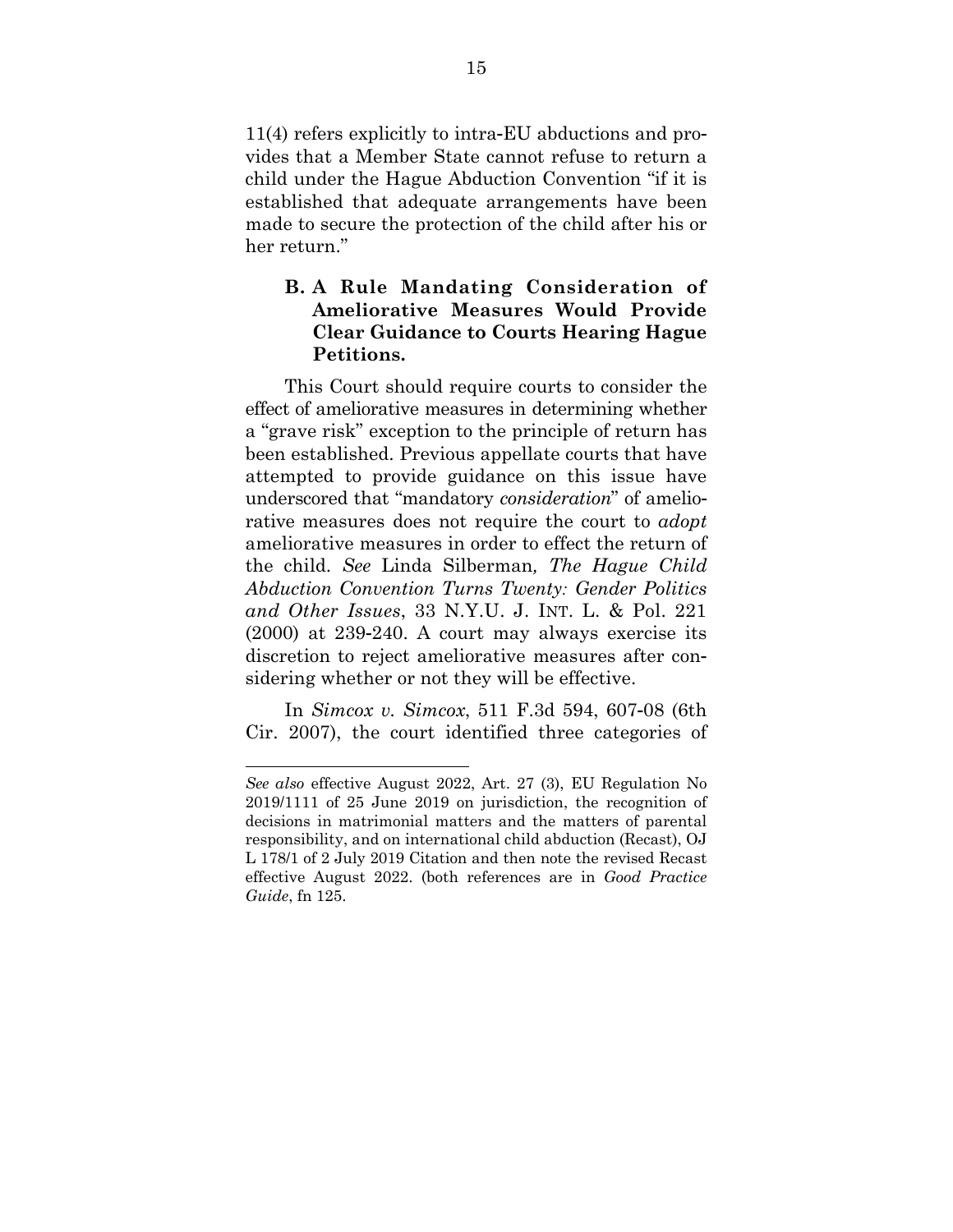"grave risk" of harm cases. First, where "the abuse is relatively minor . . . it is unlikely that the risk of harm caused by return of the child will rise to the level of a "grave risk." or otherwise place the child in an "intolerable situation." *Id.* at 607. Second, "there are cases in which the risk of harm is clearly grave," and where "undertakings will likely be insufficient to ameliorate the risk of harm, given the difficulty of enforcement and the likelihood that a serially abusive petitioner will not be deterred by a foreign court's orders." *Id.* at 607-08. Third, there are cases "where the abuse is substantially more than minor, but is less obviously intolerable," and whether "the return of the child would subject it to a "grave risk" of harm ... depends on careful consideration of several factors, including the nature and frequency of the abuse, the likelihood of its recurrence, and whether there are any enforceable undertakings that would sufficiently ameliorate the risk of harm to the child caused by its return." *Id.* at 608.

In each of these situations, however, the court is required to *consider* ameliorative measures even if the court ultimately decides–as it did in *Simcox*–that undertakings or protective measures will not be effective and refuses to order the child's return. The court retains the discretion to find that protective measures are not sufficient to eliminate a "grave risk of harm," and thus to refuse to order return of the child. Whether to order return or not, and on what conditions, is always in the discretion of the court of first instance. A rule *mandating* the court to consider protective measures when deciding upon return would offer clear guidance as to the steps the courts should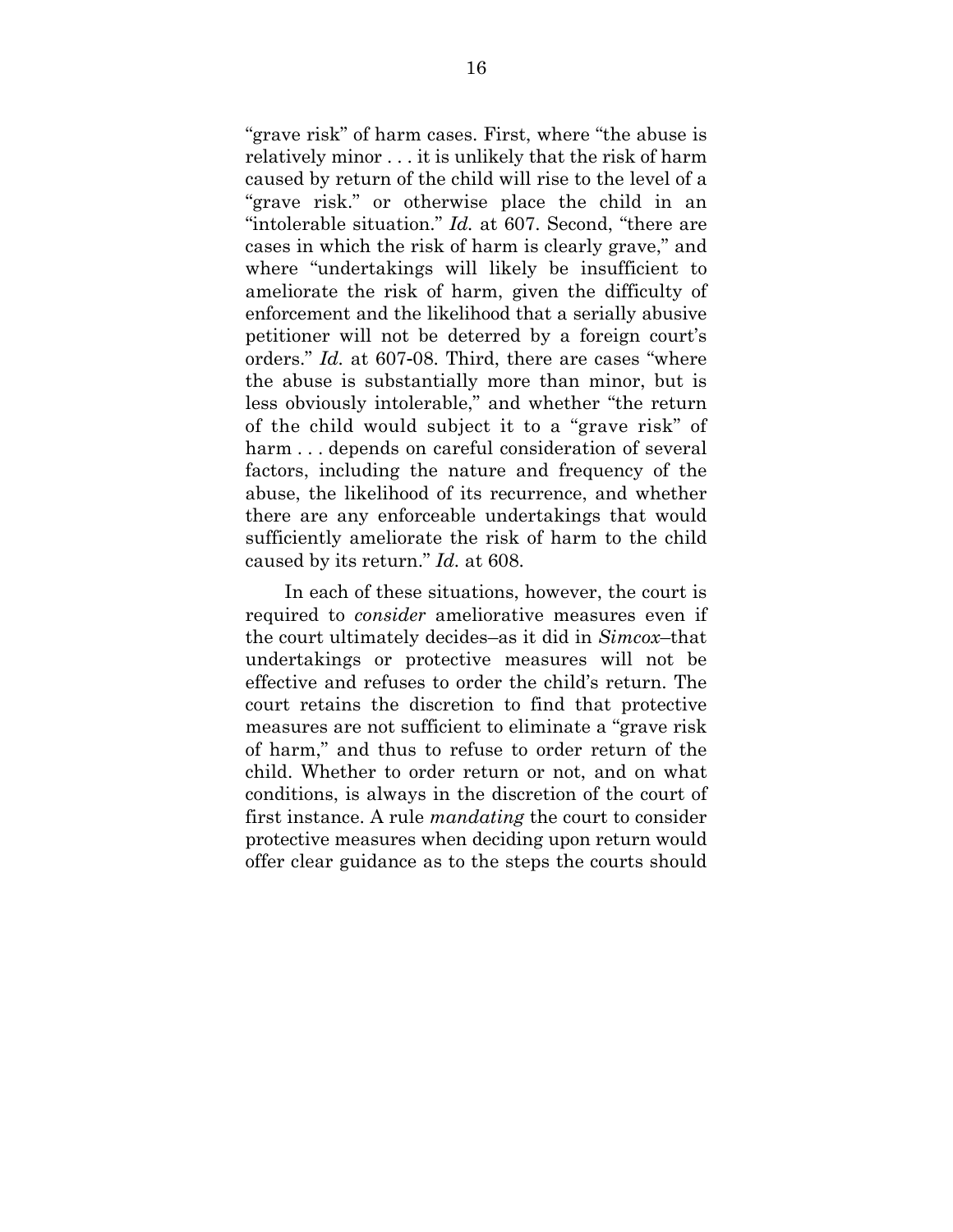engage in when hearing an application for return under the Hague Convention.

The Former Judges Amici argue that courts should not be required to consider ameliorative measures because many judges, particularly federal court judges, have limited family law experience and handle very few Hague Convention cases. That, however, is precisely why guidance and direction on this issue is necessary. If, as Petitioner argues, courts are not required to consider the effectiveness of ameliorative measures as part of the "grave risk" assessment, it would be all too easy for a court to refuse to order the child's return simply on the basis of the abducting parent's allegations, which would violate the objectives of both the Convention and ICARA.

**C. Mandatory Consideration of Whether Ameliorative Measures Are in Place and Effective Does Not Require the Court to Extend the Case Beyond the Scope of the Convention.** 

As numerous courts have indicated, the child should be returned where the courts in the country of return are in a position to assess the risk of harm to the child and can protect the child if necessary. One method of providing that protection is to include undertakings and/or mirror or safe harbor orders as ameliorative measures to ensure the child's safety while the allegations are assessed and custody adjudicated in the country of habitual residence.

Petitioners argue, however, that consideration of ameliorative measures requires an inquiry into matters underlying the merits issue of custody in the case, which-as all parties agree-is not the proper subject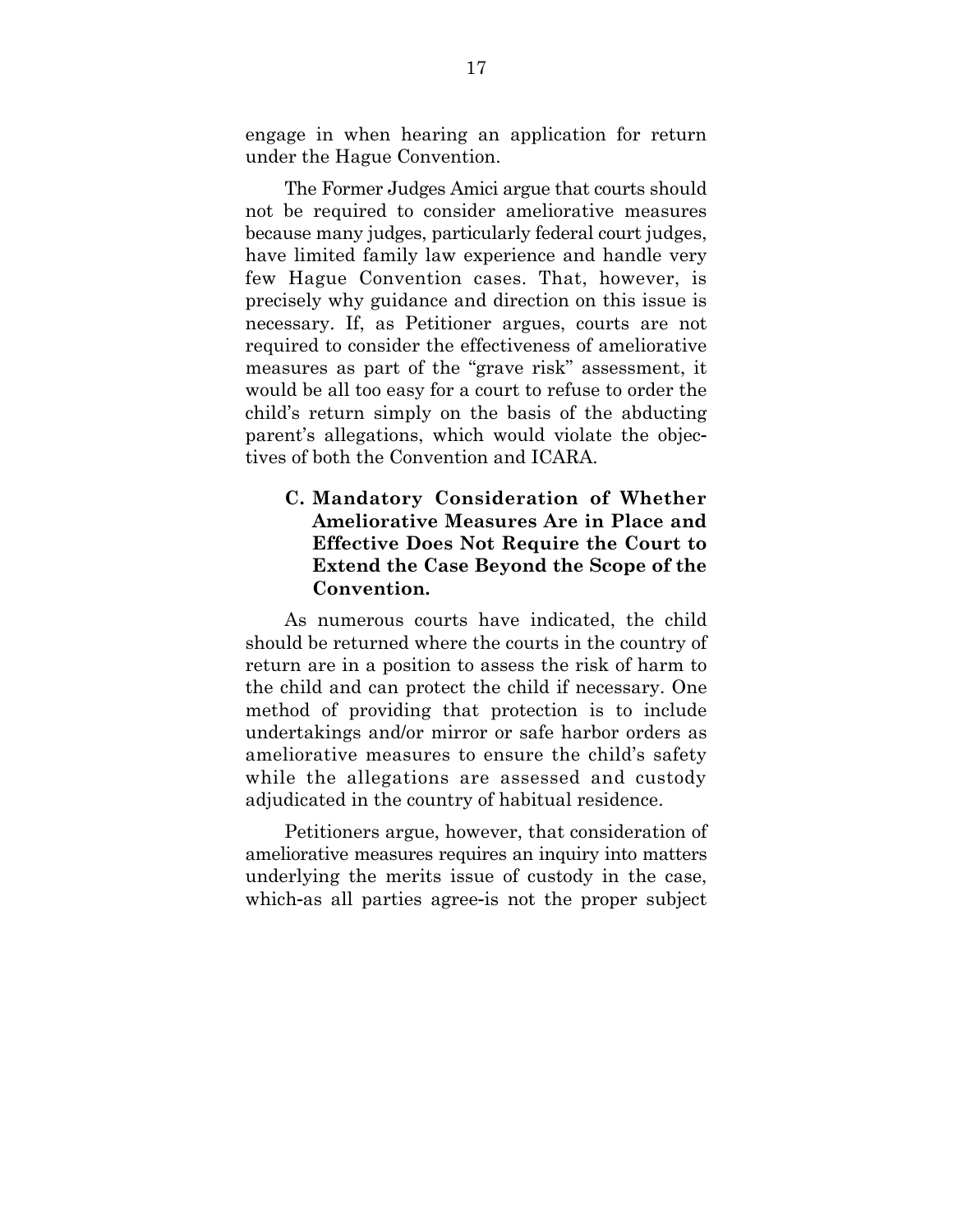for a court hearing a Hague application for return. Contrary to Petitioner's claim, however, considering possible ameliorative measures to protect the child does not "require a court to attempt to understand the complex, psychological issues associated with the underlying abuse and the ways such issues affect the adequacy of any potential measures." *Petitioner's Brief*, pp. 17-18. The critical inquiry for a court entertaining a Hague petition in light of an Article 13(1)(b) defense is not whether the allegations are true, but whether, if the allegations are true, the requested country can impose (perhaps in coordination with the requesting country) adequate measures to protect the child.

Furthermore, the "consideration" of ameliorative measures does not extend the return proceedings beyond the scope of the Convention. A court hearing a Hague application should determine only whether a "grave risk" of harm to the child can be averted through protective measures. Where this is the case, the child will not face a "grave risk" of harm if it is returned to that country for further proceedings.

### **III. MANDATORY CONSIDERATION OF AMELIORATIVE MEASURES IS CONSISTENT WITH THE CONVEN-TION'S MAIN PURPOSE.**

Petitioner's argument that mandatory consideration of ameliorative measures is inconsistent with the Hague Convention's main purpose is flawed in two respects. First, as previously noted, mandatory "consideration" does not require a court to "adopt" ameliorative measures in light of the allegations of harm, but to "consider" whether they would be appropriate and effective in preventing harm to the child. Second, Petitioner's reliance on the State Depart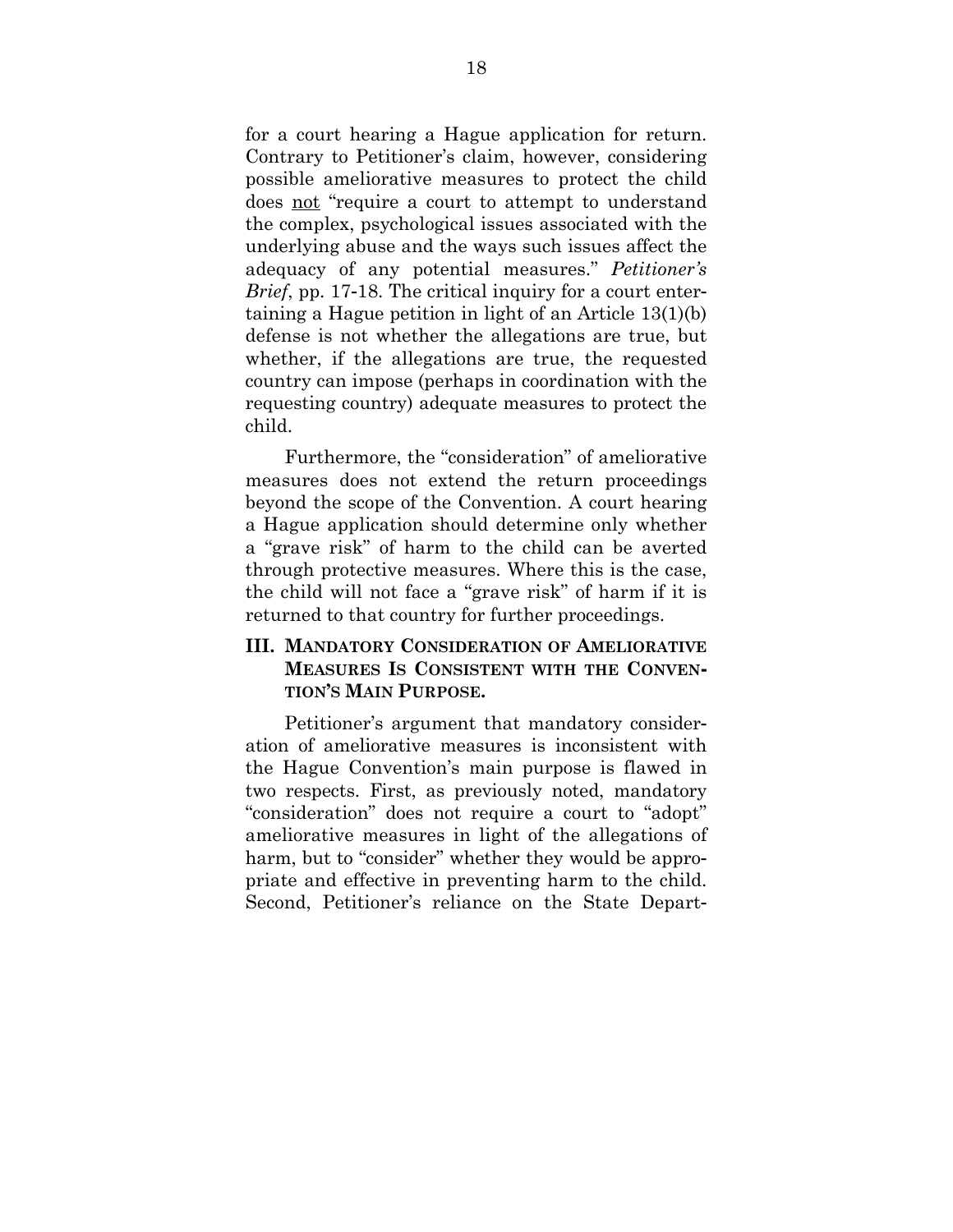ment's critique of "undertakings" misses the fact that "undertakings" and even safe harbor orders are quite different from "mirror-image orders."

Undertakings are promises made by the leftbehind parent who seeks return and who agrees to do or not do certain things, but which have no guarantee of performance once the child is returned. The State Department's early concern about "undertakings" rested on the potential lack of enforcement and the possibility that broad undertakings covering issues such as custody and visitation constituted an interference with the proper role of the court in the country of habitual residence.

Safe harbor orders, which provide for conditions in connection with the return of the child (with or without undertakings) may be made either in the court deciding whether to return the child (the requested state) or by the court in the state where the child is to be returned (the requesting state). If the order is made by the court in the requested state, enforcement once the child is returned is not guaranteed. Moreover, a safe harbor order in the requesting state is only in effect upon the child's return. Often the courts in both states will make safe harbor orders in order to provide protective measures for the return of the child, and then have other measures in place in the requesting state once the child is actually returned. There may be differences in the details of those orders, but when possible, the courts in both countries will enter mirror-image orders.

Mirror-image orders have been explained by Judge James Garbolino as follows: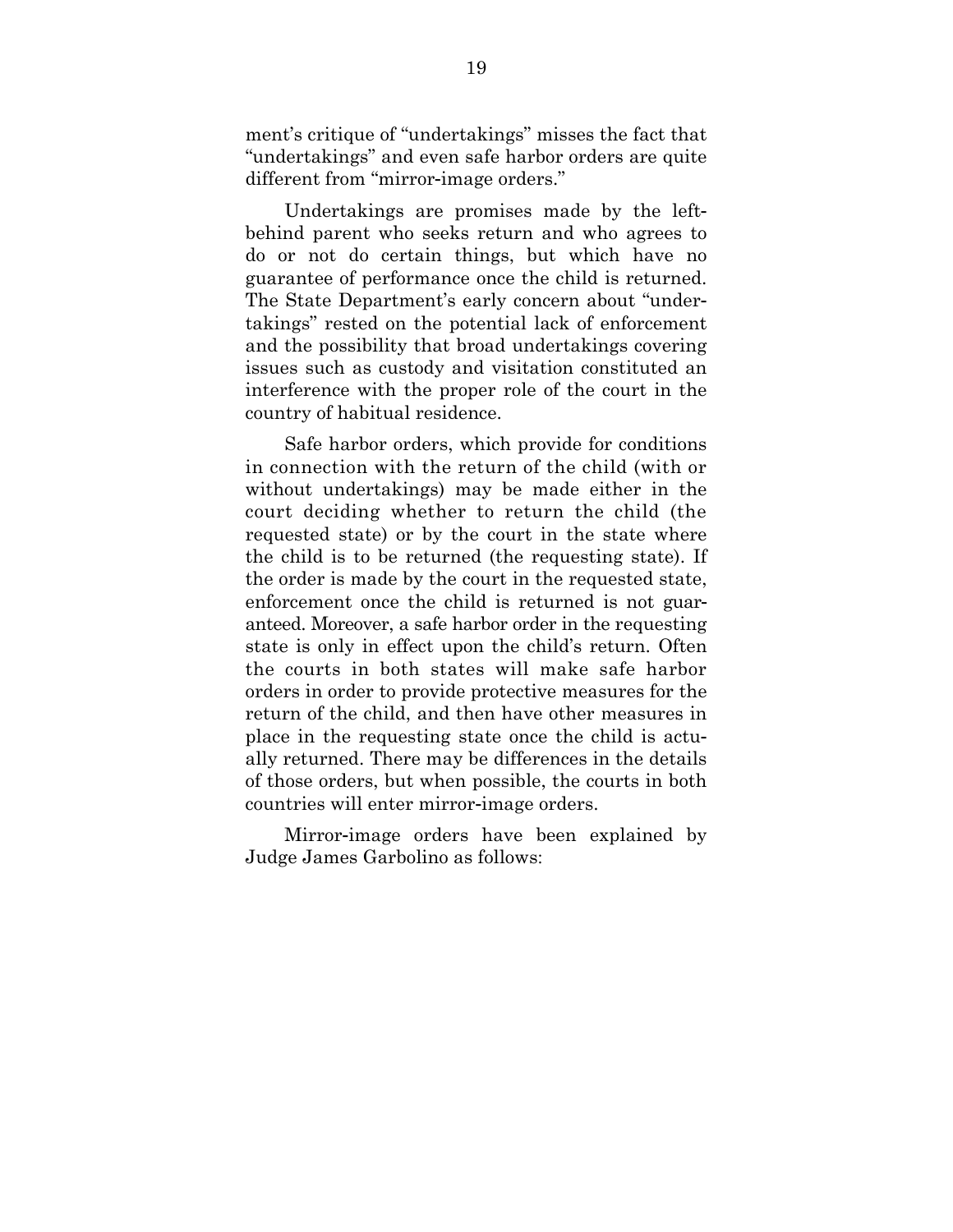"These orders are entered in both the courts of the states hearing the petition and the courts in the child's habitual residence. The orders are "mirror images" of one another, containing the same terms with differences only in syntax. They are enforceable in both jurisdictions."19

As a result, when ameliorative measures take the form of safe harbor or mirror-orders, rather than being inconsistent with the Convention, they accomplish its primary objectives to secure the safe return of the child to the country of habitual residence, and to leave the enforcement and supervision of the order and subsequent proceedings in the hands of the court at the habitual residence.

The Court of Appeals drew this distinction between "undertakings," "safe harbor orders," and "mirror-image orders" in its initial remand and subsequent affirmance of the district court's orders in this case. Finding that "unenforceable undertakings are generally disfavored," the court ordered the district court to consider the enforceability in the Italian courts of the key provisions in its original order. The district court did so, and the subsequent cooperation between the district court and the Italian Central Authority resulted in safe harbor orders in both the requested and requesting states that were affirmed by the Second Circuit as appropriate ameliorative measures to ensure the safe return of the child.

<sup>19</sup> Judge James Garbolino in the *2015 Federal Judicial Center's Judges' Guide*, p 150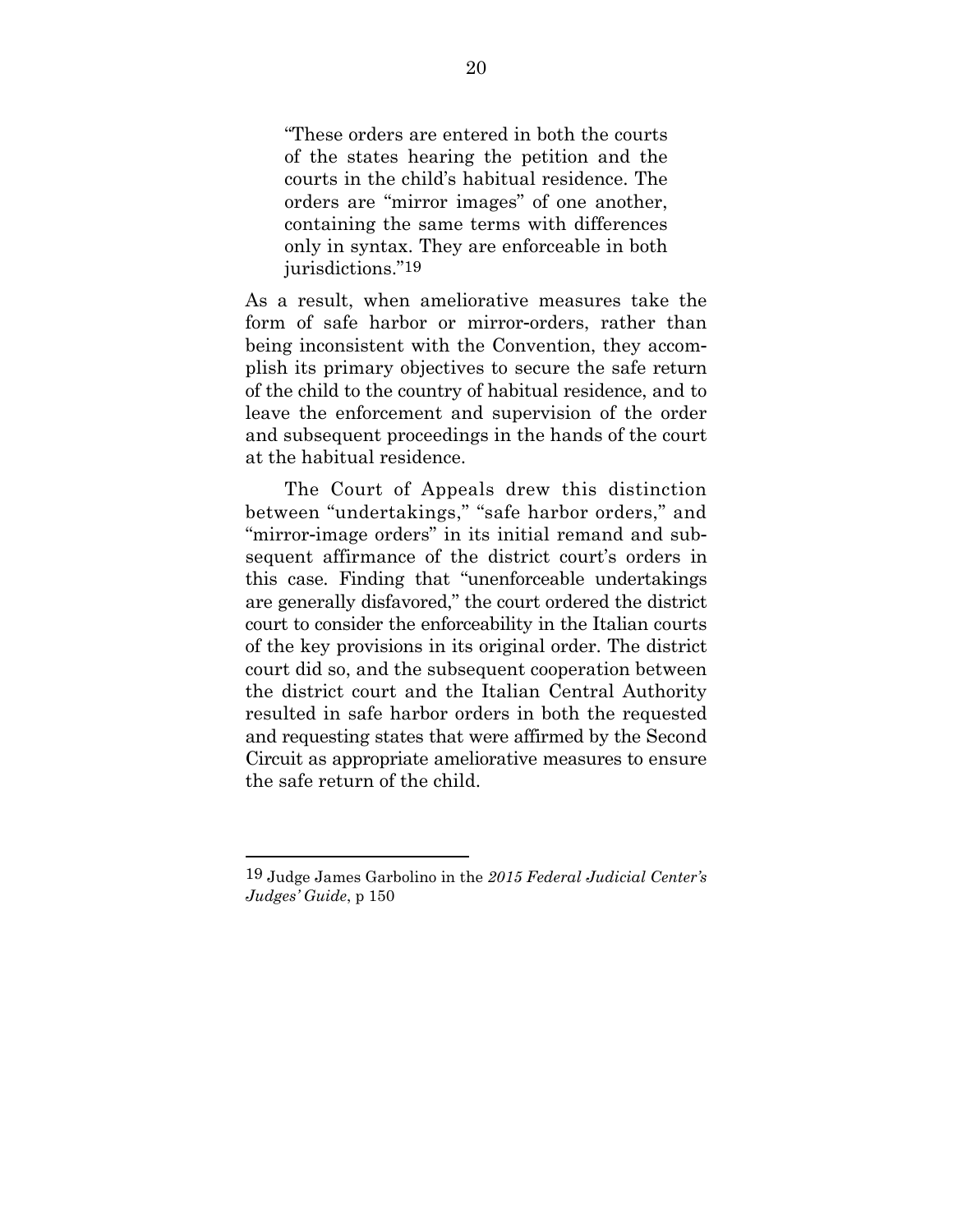#### **IV. CONSIDERATION OF AMELIORATIVE MEASURES PRESERVES THE PROPER ROLES FOR THE REQUESTED AND REQUESTING STATES AS ENVISIONED BY THE CONVENTION.**

The Convention does not specify to whom the child should be returned. It provides only that the "judicial or administrative authority of the Contracting State where the child is . . . shall order the return of the child forthwith." The Convention did not specify that return should be to the country of habitual residence because of concern that in some situations the applicant may no longer be in the original State of habitual residence.20 In many cases, the status quo is preserved by returning the child in the custody of the abducting parent, leaving further questions about custody and other measures to the court at the habitual residence.

At the same time, the requested court's obligation is to ensure the safe return of the child. The availability of a mirror or safe harbor order in the requesting state is the most effective way to ensure that protective measures are enforced upon return of the child. Indeed, ameliorative measures—properly used—help to maintain the appropriate roles for the requested and requesting states. The requested state's return order and consideration of appropriate ameliorative measures fulfill its dual obligation under the Convention to return the child and to ensure the child's safety upon return. The court in the child's country of habitual residence, not the court hearing the return petition, will resolve factual disagreements between the parties, including allegations of domestic violence

<sup>20</sup> Perez-Vera Report, para. 110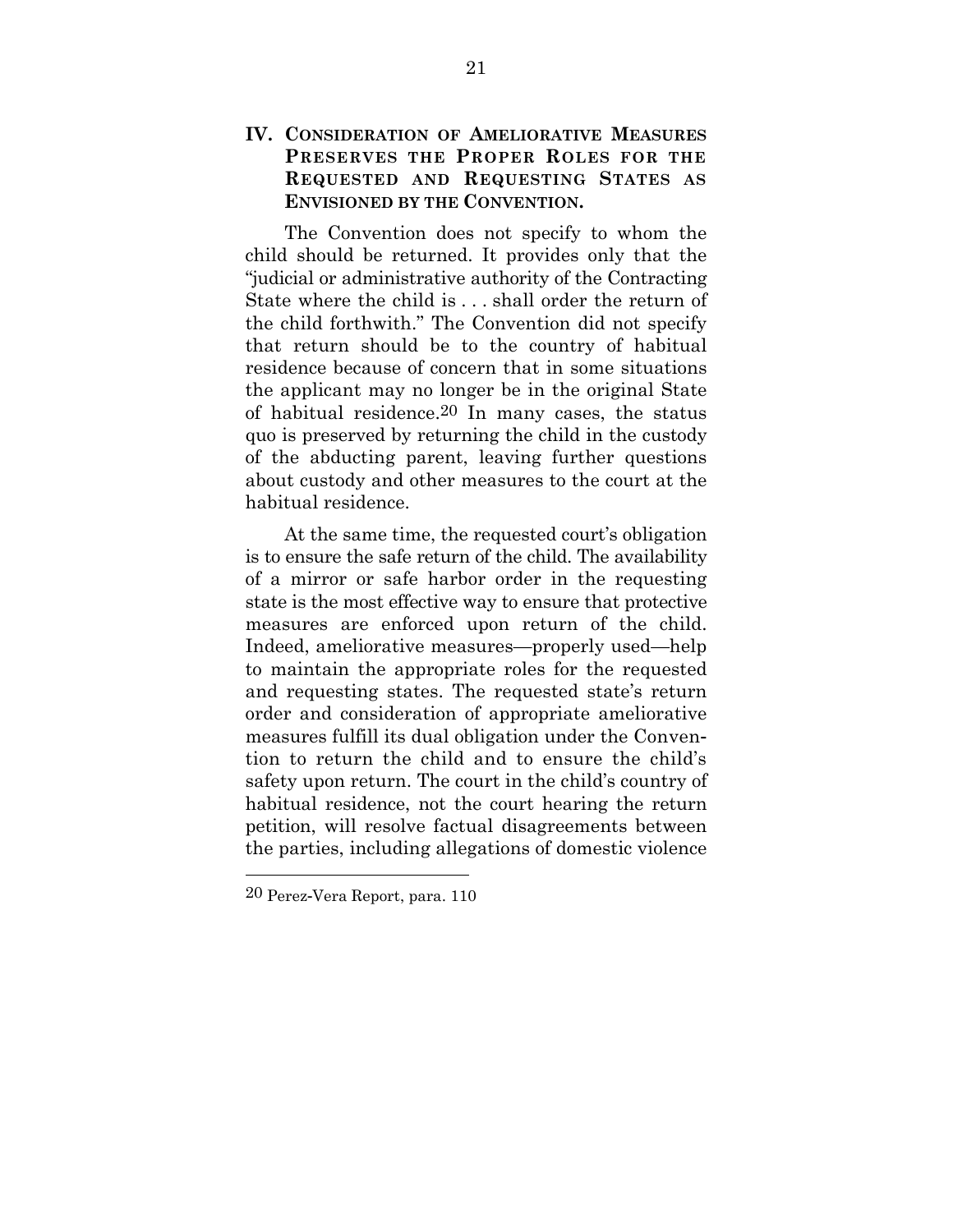and its effects on the child, any further need for protection, and the ultimate custody determination.

Petitioner's misleading characterization of the role of ameliorative measures, makes it incumbent upon this Court to clarify that ameliorative measures are a proper consideration for a court when deciding a return application in the face of a 13(1)(b) "grave risk" defense. The United States agrees that consideration of ameliorative measures is proper even in a case of alleged domestic violence: "To the extent petition suggest (Br. 36-42) that the domestic-violence context warrants a presumption that ameliorative measures will be ineffective or inappropriate, that suggestion is incorrect." *Brief of the United States*, p. 31 fn 3.